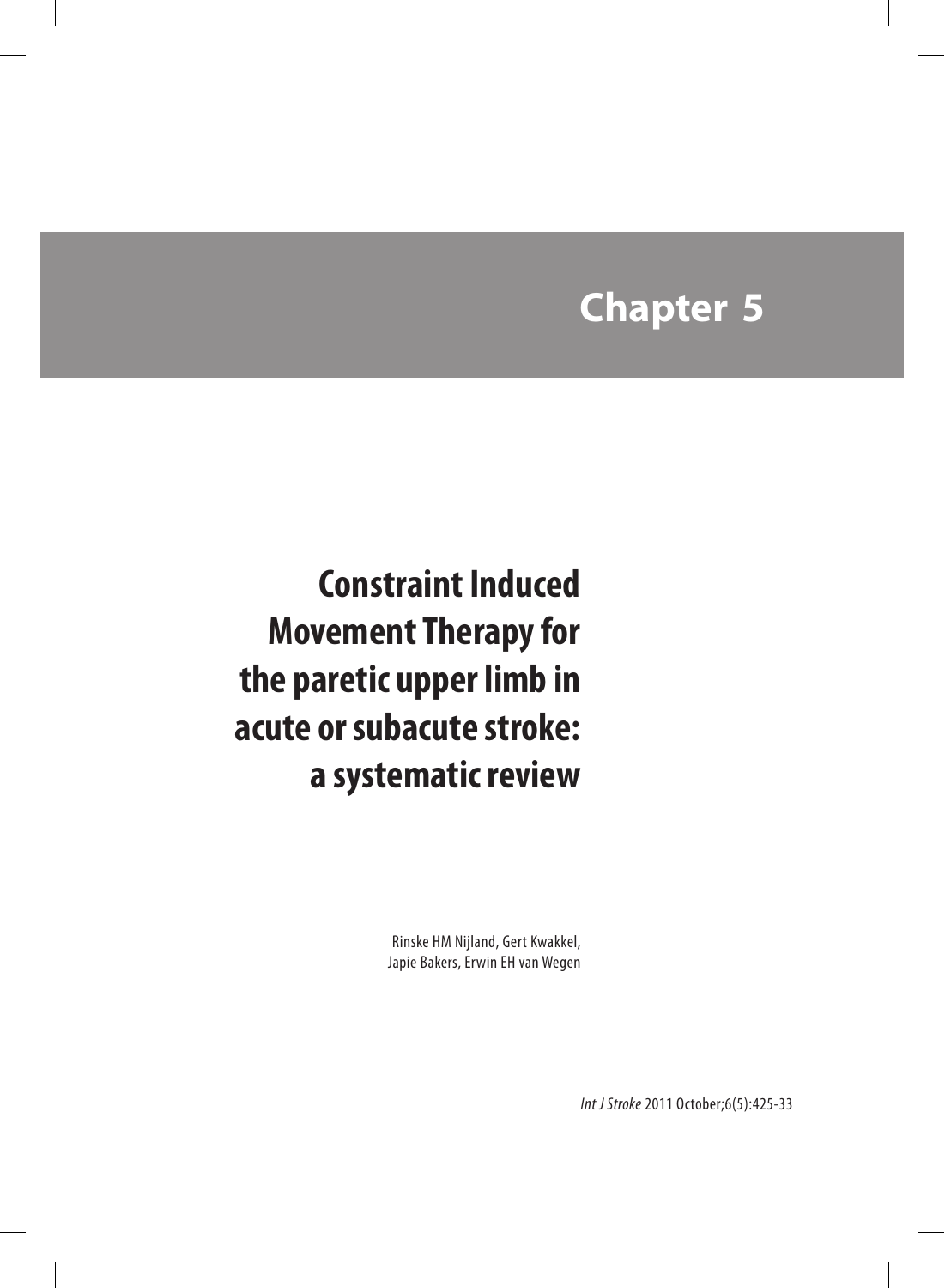## **ABSTRACT**

**Background:** Constraint-induced movement therapy (CIMT) is a commonly use intervention to improve upper limb function after stroke. The effectiveness of CIMT and its optimal dosage during acute or subacute stroke is still under debate, however.

**Objective:** To examine the literature on the effects of CIMT in acute or subacute stroke.

**Methods:** A literature search was performed to identify randomized, controlled trials (RCTs). Studies with the same outcome measure were pooled by calculating the Mean Difference (MD). Separate quantitative analyses for High Intensity (HI) and Low Intensity (LO) CIMT were applied when possible.

**Results:** Five RCTs were included, comprising 106 participants. The meta-analysis demonstrated significant MDs in favor of CIMT for the Fugl-Meyer arm, the Action Research Arm Test, the Motor Activity Log, Quality of Movement and the Grooved Pegboard Test. Non-significant MDs in favor of CIMT were found for the Motor Activity Log, Amount of Use. Separate analyses for HI and LO CIMT resulted in significant favorable MDs for LO CIMT for all outcome measures, in contrast to HI CIMT.

**Conclusions:** This meta-analysis demonstrates a trend towards positive effects of HI and LO CIMT in acute or subacute stroke, but also suggests that LO CIMT may be more beneficial during this period than HI CIMT. However, these results were based on a small number of studies. Therefore, more trials are needed applying different doses of therapy early after stroke and a better understanding is needed about the different time windows in which underlying mechanisms of recovery operate.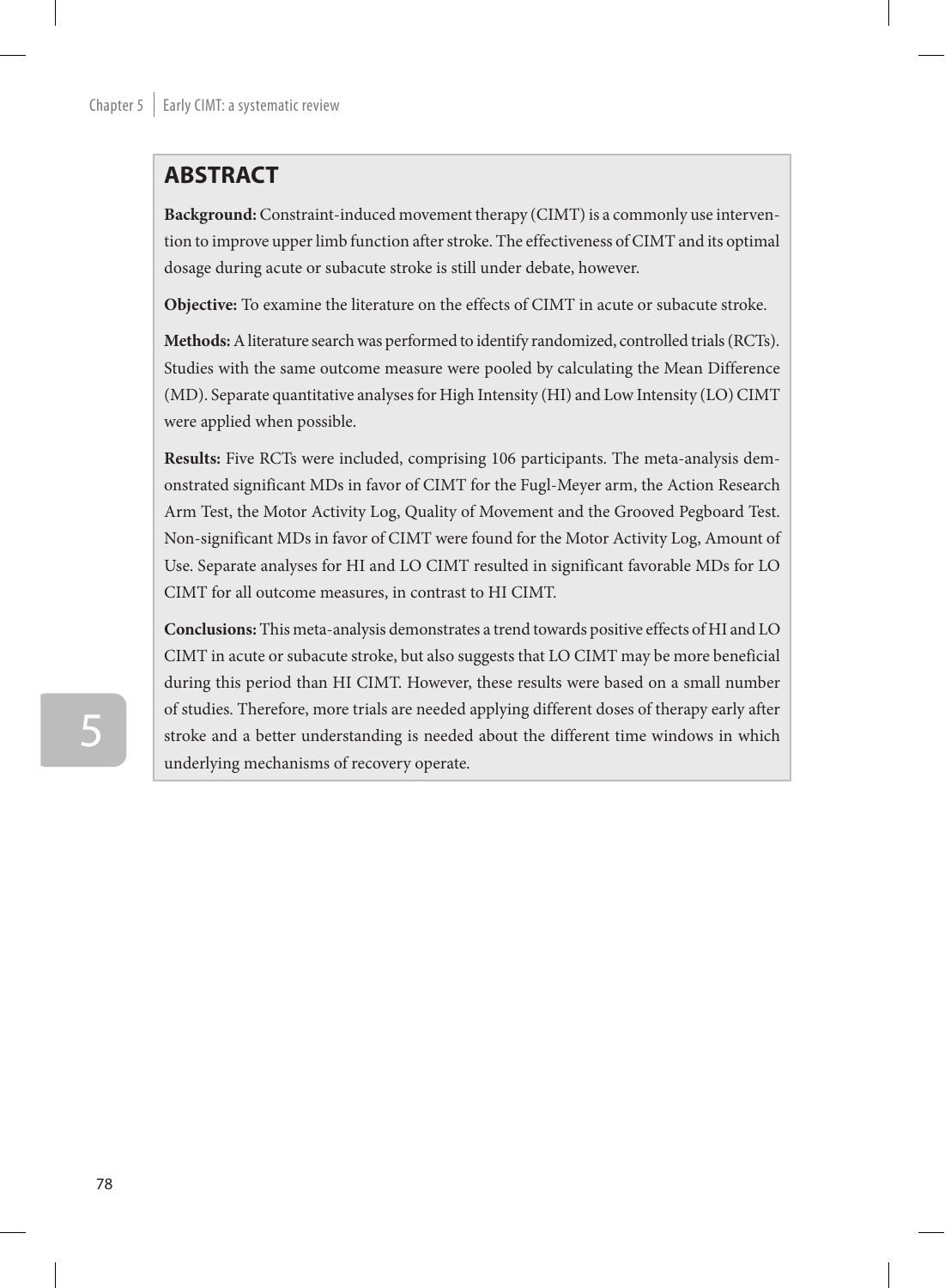## **INTRODUCTION**

Stroke is one of the main causes of disability in the Western world.<sup>1</sup> Although most patients show significant gains in motor function early after stroke onset,<sup>2</sup> a large proportion still shows significant long-term impairments of upper limb function, limitations of activities and restrictions in social participation after stroke.<sup>2-4</sup>

Constraint Induced Movement therapy (CIMT) is a neurorehabilitation approach developed to improve the use of the more affected upper limb after stroke. The original therapy involves inducing the use of the more affected limb by constraining the less affected limb for up to 90 percent of waking hours over a 2-week period, including 2 weekends. During this period, repetitive training of the more affected limb using shaping principles is applied for 6 hours on each weekday, as well as a transfer package of adherence-enhancing behavioural strategies.<sup>5</sup>

On the basis of a systematic review involving 19 RCTs (N=619), Sirtori and colleagues<sup>6</sup> concluded that CIMT is an effective therapy for improving upper limb function and ADLs outcomes. However, the application of CIMT is heterogeneous and several modified forms of CIMT (mCIMT) have been advocated in the literature. These modified forms are generally characterized by less time dedicated to shaping procedures, shorter constraining time of the less affected limb as well as the lack of applying behavioral strategies.

One aspect that is particularly debated in the literature is the optimal dosage of (m)CIMT that is started in the first days and weeks post stroke.<sup>7-10</sup> For example, several animal studies<sup>7, 9, 10</sup> have shown that early exclusive use of the impaired forelimb within the first 7 to 15 days post ischemic stroke may increase the lesion volume,<sup>9, 10</sup> may have detrimental effects on sensorimotor function<sup>7</sup> and may result in chronic behavioral deficits.<sup>7, 9, 10</sup> In line with this finding, the VECTORS study<sup>s</sup> found a negative dose-response relationship for early (m)CIMT therapy in stroke patients starting 10 days post stroke. Their results showed that a CIMT application involving 3 hours of shaping on every workday in combination with constraining the less affected limb for 90% of the waking hours for every day, including weekends for a period of 2 weeks led to significantly less upper extremity motor improvement at 90 days than 2 hours of shaping therapy and 6 hours of restraining per day. On the other hand, some studies also suggest that there may be a critical time window of heightened reactive neuroplasticity by upregulation of growth promoting factors during the process of spontaneous neurological recovery in the first few weeks post stroke.<sup>11, 12</sup>

The purpose of the present review was to systematically review the literature on the effects of (m)CIMT on the paretic upper limb in patients with acute or subacute stroke. Sensitivity analysis was used to investigate the impact of the (m)CIMT dosage in acute or subacute stroke.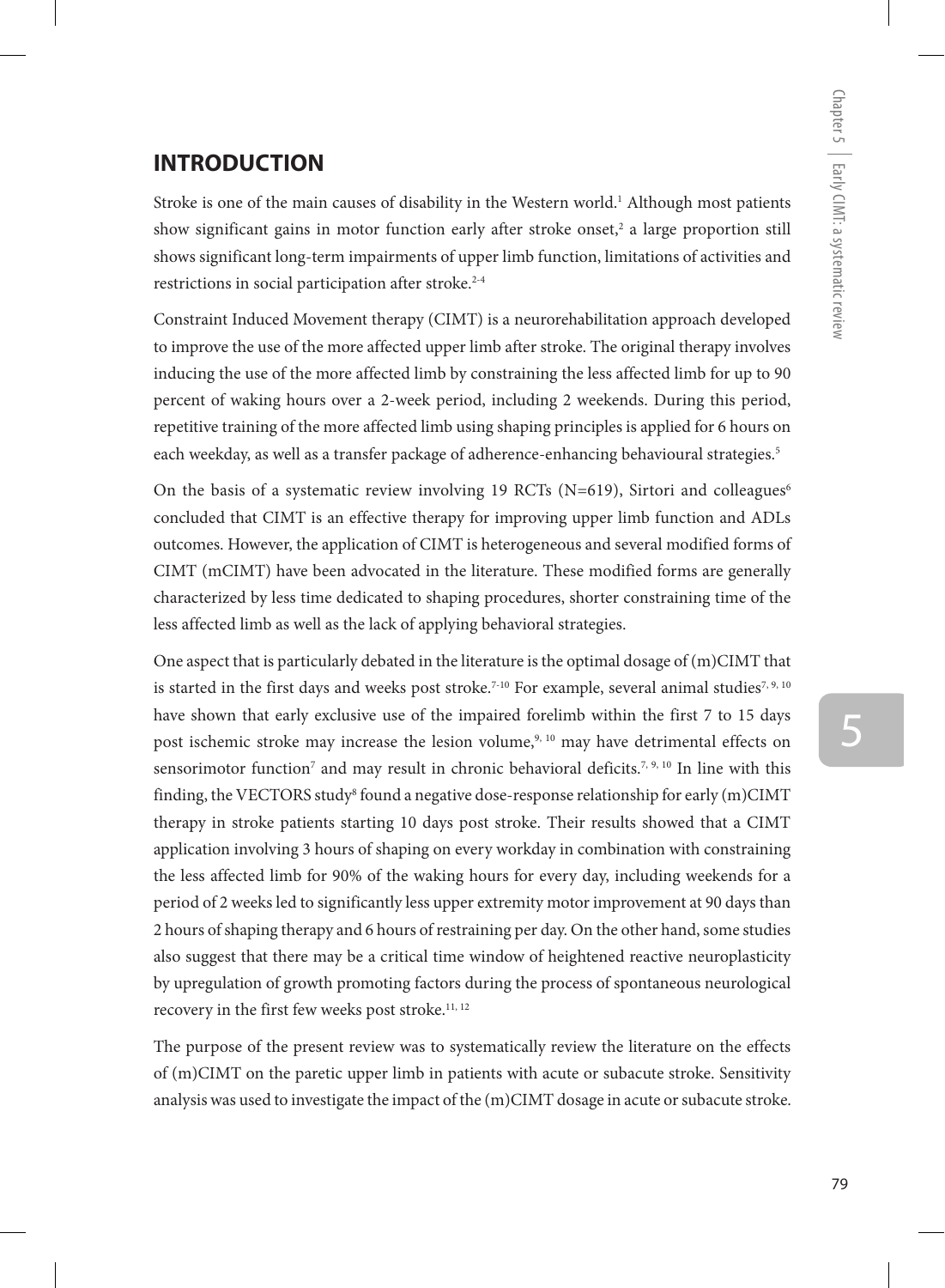Although we hypothesized that the use of  $(m)$ CIMT would have a positive effect on upper limb recovery, we also expected that a lower dose of (m)CIMT would be more beneficial than the traditional form of CIMT during the acute or subacute phase after stroke.

## **Materials and methods**

#### **Definitions**

Stroke has been defined by the World Health Organization as 'a clinical syndrome typified by rapidly developing signs of focal or global disturbance of cerebral functions, lasting more than 24 hours or leading to death, with no apparent causes other than of vascular origin.<sup>13</sup>

In the present review, the acute or subacute phase was defined as the time window in which time-dependent spontaneous neurological recovery still occurs, which is typically within the first 10 weeks after stroke onset.<sup>12</sup>

To investigate the impact of the (m)CIMT dosage during acute or subacute stroke, the interventions that were included in this review were categorized as "high intensity" (HI CIMT) or "low intensity" (LO CIMT). In line with the VECTORS study,<sup>8</sup> HI CIMT was defined as 3 hours or more of repetitive training per day in combination with restraining of the less affected limb for 90% of waking hours, whereas LO CIMT was defined as less than 3 hours of repetitive training per day and constraining of the less affected limb for less than 90% of waking hours.

## **Study identification**

Potentially relevant literature was identified through computerized and manual searches. The following electronic databases were systematically searched through December 2010: PubMed, EMBASE, Cochrane Central Register of Controlled Trials, CINAHL, Physiotherapy Evidence Database (PEDro), WHO ICTRP trial register and EBSCO/SportDiscus. The following MeSH headings and keywords were used: stroke, cerebrovascular accident, constraint induced movement therapy, forced use and randomized controlled trial. Additional relevant studies were identified by examining bibliographies of review articles as well as references from retrieved articles. Studies published up to December 2010 were included if they met the following inclusion criteria: (1) the study was a Randomized Controlled Trial (RCT); (2) CIMT was applied focusing on the upper limb; (3) participants were patients with stroke who were at least 18 years of age; (4) Participants were recruited and observed within the acute or subacute phase after stroke onset; (5) the study was published in English, German or Dutch. Two authors (J.B.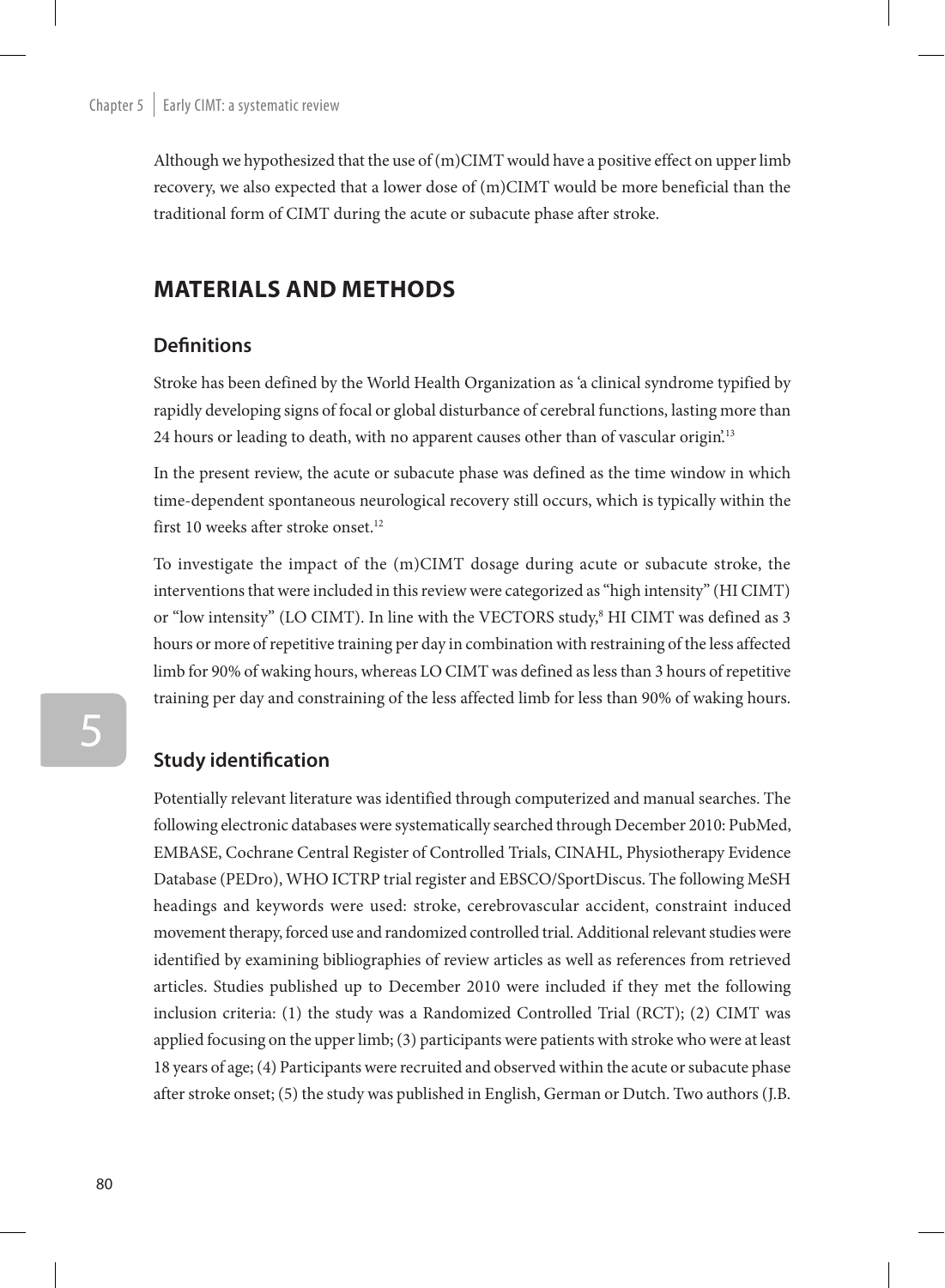and R.N.) independently reviewed the titles of the identified references, selected the relevant studies on the basis of title and abstract and subsequently checked independently if the selected studies satisfied the inclusion criteria. If a study that did not provide conclusive information in the abstract, the full text was retrieved and reviewed. Disagreements were resolved by consensus, and a third review author (G.K.) was consulted if disagreements persisted.

## **Methodological quality**

Two independent reviewers (J.B., R.N.) assessed the methodological quality of each RCT using the PEDro scale.14 PEDro is a reliable and valid scale consisting of 11 items, in which the first item relates to external validity and the other 10 items assess the internal validity of a clinical trial. One point was given for each criterion that was satisfied (except for the first item, which was allocated a YES or NO), yielding a maximum score of 10. The higher the score, the better the quality of the study. PEDro scores ≥4 points were classified as "high quality," whereas studies with  $\leq$ 3 points were classified as "low quality".<sup>15</sup> Low quality studies were excluded from the current review. Reviewers were not blinded to authors, journals, or outcomes. Agreement regarding each item was evaluated by calculating a Kappa statistic. In case of disagreement, consensus was sought, but if disagreement persisted, a third independent review author (G.K.) made the final decision.

## **Quantitative analysis**

The extracted data (i.e. the numbers of patients in the experimental and control groups and the mean and standard deviation (SD) of post-intervention scores for each intervention group) were checked independently by 2 reviewers. For each outcome variable, the results were pooled by calculating the mean difference (MD) and 95% CIs when outcomes were reported on the same scale. When outcomes were reported on different scales the standardized mean difference (SMD) was calculated. MDs or SMDs and the corresponding SDs were calculated using the difference in post-intervention means between the experimental and the control groups. The chi-squared test was used to test for homogeneity, set at a significance level of 10%. Because the chi-squared test tends to underestimate heterogeneity in meta-analyses,  $I<sup>2</sup>$  was calculated as well to provide an estimate of the percentage of variability due to heterogeneity rather than chance alone.<sup>16</sup> If significant heterogeneity was found ( $I<sup>2</sup>$  values  $\geq$ 50%) a random effects model was applied.16 In case of statistical heterogeneity, a sensitivity analysis was considered for methodological quality with respect to randomization, allocation concealment, blinding of final outcome assessment, and use of intention-to-treat analysis. For all outcome variables, the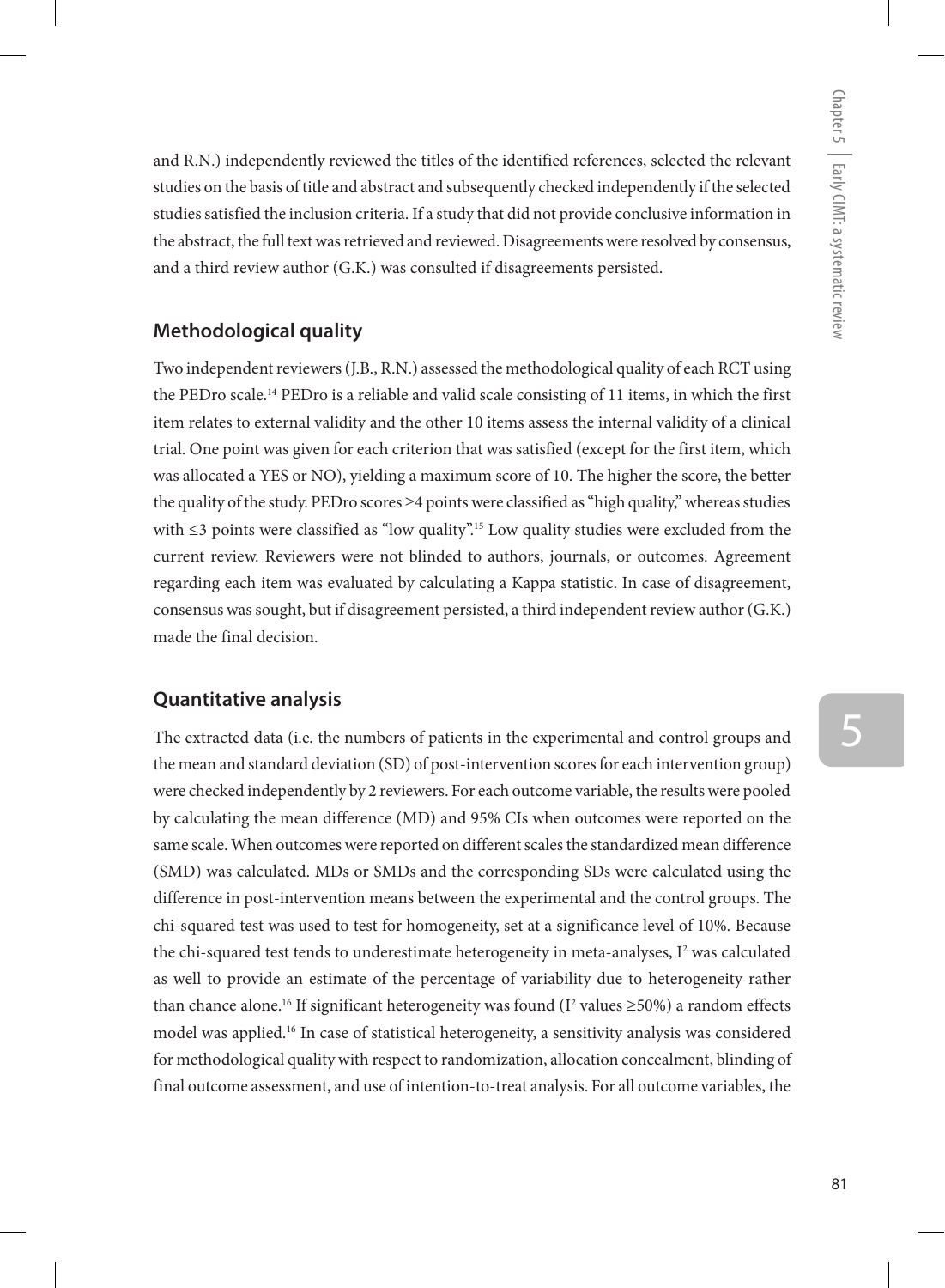critical value for rejecting  $\mathrm{H_0}$  was two-tailed and set at a level of 0.05. The Review Manager 5 software package was used to calculate the MDs or SMDs and to visualize the results by using forest plots.

#### **Subgroup analysis**

Because the optimal dose of (m)CIMT when started in the first weeks post stroke is still under debate, separate quantitative analyses for HI CIMT and LO CIMT were applied if possible. MDs or SMDs could not be defined on outcome measures when only one study had applied HI or LO CIMT. However, in order to explore the differential effects of HI and LO CIMT, the data of such a single study is also presented in forest plots, while the difference between the experimental and the control groups within the study of interest is reported only as "difference".

## **RESULTS**

### **Study identification**

The search strategy yielded 1033 citations. The results of the electronic search strategy in different data bases are available by the corresponding author. After selection based on title and abstract, 805 studies were excluded. Figure 5.1 shows the flow chart of identified studies that were considered for inclusion. Reasons for exclusion were that the interventions did not fit in with the definitions given above, or that studies had been conducted in a different patient population. Of the remaining 228 full-text articles, 160 were excluded because of inappropriate intervention or study design. Sixty-two studies were excluded because of recruitment outside the acute or subacute phase, and finally one study was excluded because of lack of quality.<sup>17</sup> Screening of references did not yield any further studies. A total of 5 studies were included in this systematic review,<sup>8, 18-21</sup> comprising 106 participants. In two studies HI CIMT was compared with usual care,<sup>18,21</sup> two studies compared LO CIMT with usual care<sup>19,20</sup> and one study compared HI CIMT with LO CIMT and usual care.<sup>8</sup> The timing to start the intervention varied between studies from a mean of 4.4 days in the study by Page et al.<sup>20</sup> to a median of 11 days in the study by Boake et al.<sup>18</sup> The main characteristics of the included studies are shown in Table 5.1.

#### **Methodological quality**

Table 5.2 shows the methodological quality scores of the included studies, according to the PEDro scale. The PEDro scores ranged from 1 to 8 points, with a median score of 6.5 points.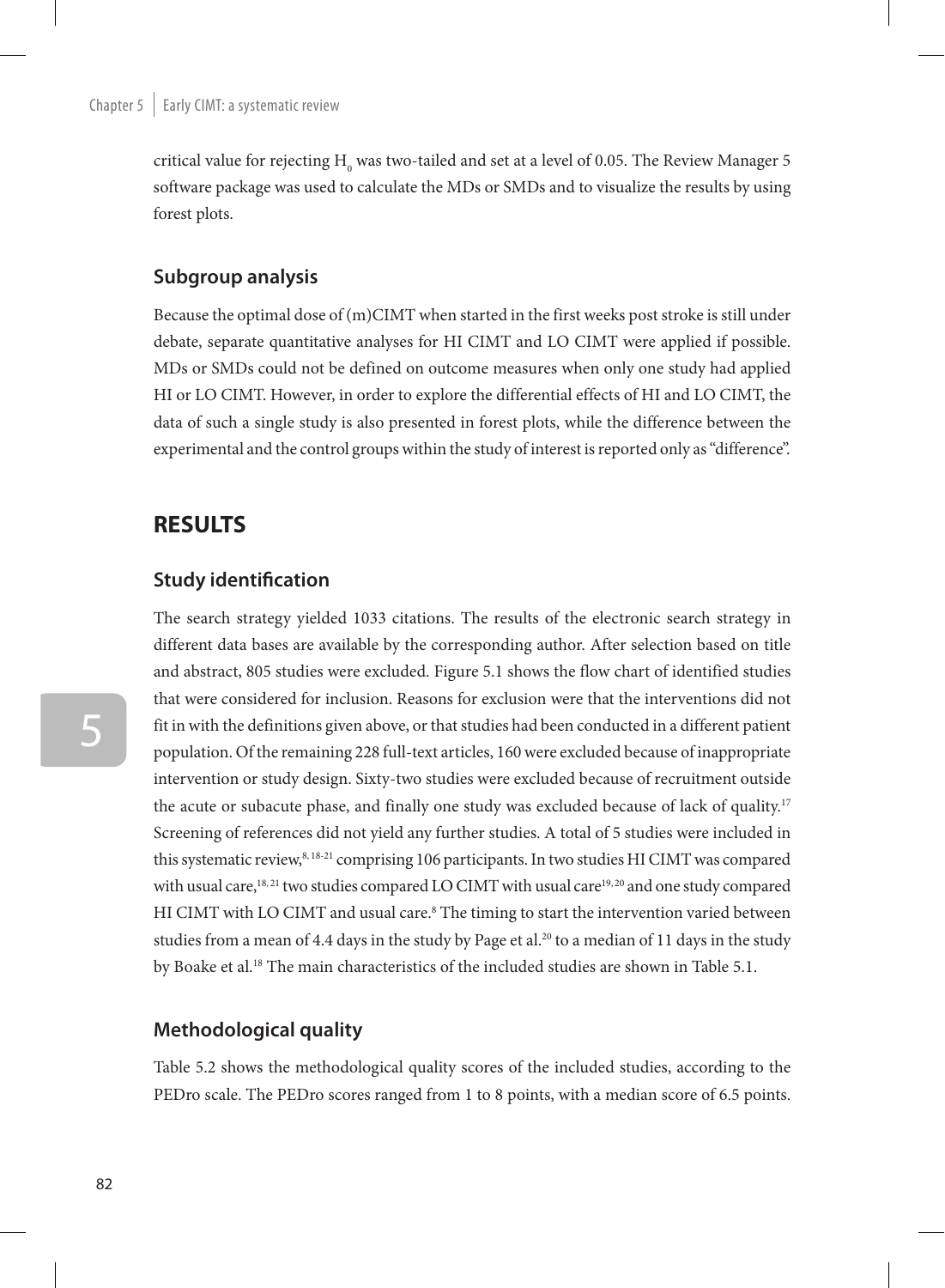

**Figure 5.1** Flowchart of study identification.

The assessment of the methodological quality using the 10-item PEDro scale resulted in a Cohen's κ of 0.75 between the two independent review authors. All studies, except that by Grotta et al.<sup>17</sup> scored at least 6 points on the PEDro scale. The study by Grotta et al.<sup>17</sup> was excluded from further analysis.

## **Quantitative analysis**

Since results for all outcome variables were reported on the same scale, MDs were calculated. Pooling of outcomes was possible for (1) upper limb impairment, measured with the Fugl-Meyer motor assessment of the arm (FMA), (2) upper limb capacity, measured with the Action Research Arm Test (ARAT), (3) dexterity, measured with the Grooved Pegboard Test (GPT) and (4) perceived upper limb capacity, measured with the Motor Activity Log (MAL) for amount of use (AOU) and quality of movement (QOM).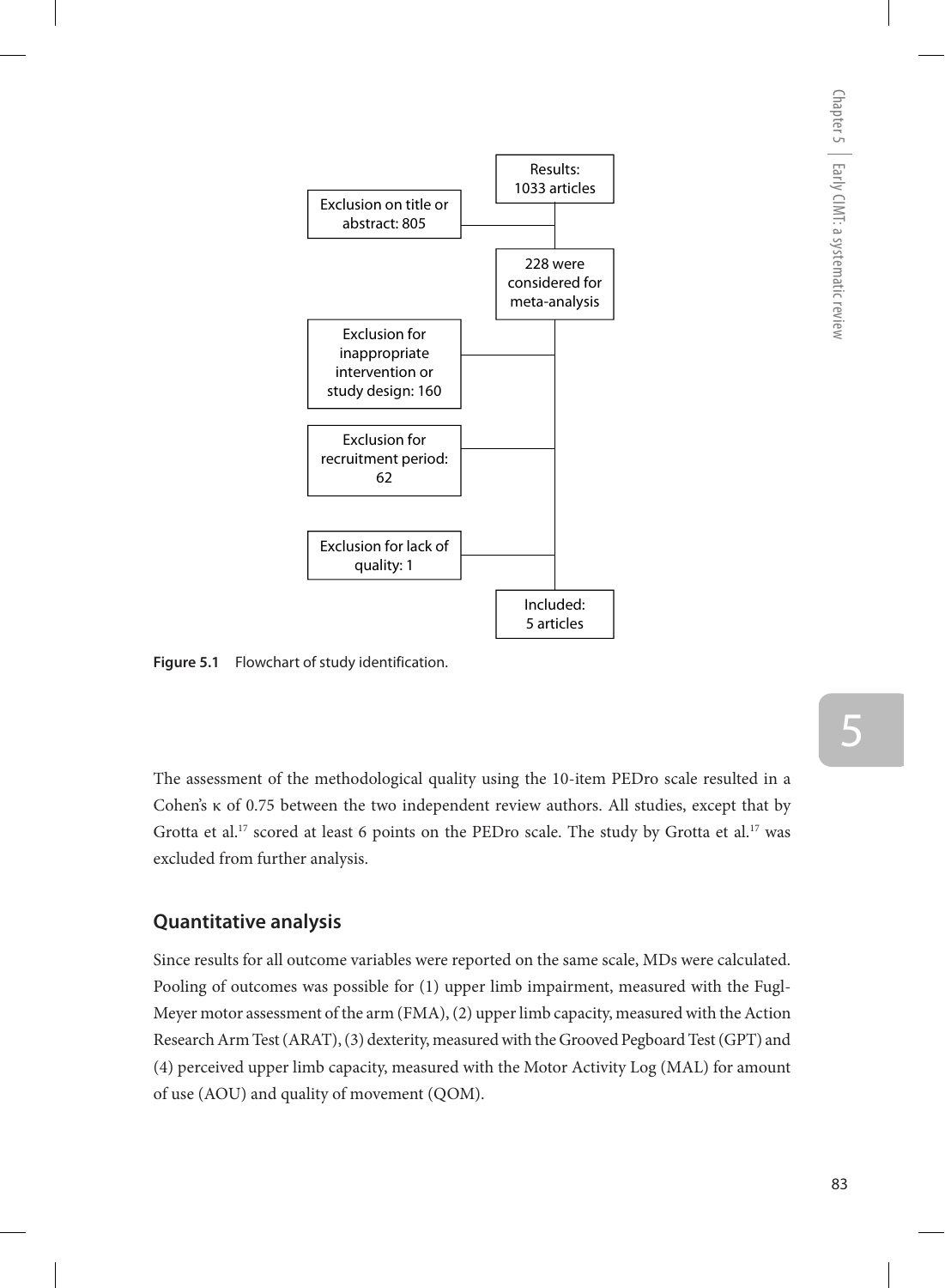|                                                                                                                                                                                                                                |                                                                | between patients who<br>motor function of the<br>traditional therapy at<br>the same frequency<br>those who received<br>affected UE did not | CIMT was associated                                                                          |
|--------------------------------------------------------------------------------------------------------------------------------------------------------------------------------------------------------------------------------|----------------------------------------------------------------|--------------------------------------------------------------------------------------------------------------------------------------------|----------------------------------------------------------------------------------------------|
|                                                                                                                                                                                                                                | Conclusion                                                     | received CIMT and<br>differ significantly<br>improvement in<br>and duration.<br>Long-term                                                  | impairment at the<br>end of treatment,<br>with less arm<br>compared to                       |
|                                                                                                                                                                                                                                | Outcomes Intervention<br>groups and<br>intensity of<br>therapy | $\cdot$ HI CIMT (3hrs/d,<br>Control therapy<br>90% of waking<br>(3hrs/d, 6d/w)<br>6d/w. Mitten:<br>$hrS$ )                                 | • LO CIMT (2hrs/d,<br>Control therapy<br>(2hrs/d, 5d/w)<br>5d/w. Mitten:<br>6hrs/d)          |
|                                                                                                                                                                                                                                |                                                                | FMA, GPT,<br><b>NAL</b>                                                                                                                    | ARAT, BI,<br>FIM                                                                             |
|                                                                                                                                                                                                                                | requirements<br>Times of Upper limb<br>function                | motor arm item<br>and 2 or more<br>in the thumb<br>of the NIHSS;<br>At least 10°<br>movement<br>$1-3$ on the<br>of active<br>fingers.      | upper-arm item<br>motor arm item<br>of the NIHSS;<br>$1-2$ on the<br>of the MAS<br>23 on the |
|                                                                                                                                                                                                                                | assess-<br>ment                                                | 14 and<br>Day 0,<br>90                                                                                                                     | and 14<br>Day 0                                                                              |
|                                                                                                                                                                                                                                | Length of<br>therapy<br>(weeks)                                |                                                                                                                                            |                                                                                              |
| did in the state in the state of the state of the state of the state of the state of the state of the state of the state of the state of the state of the state of the state of the state of the state of the state of the sta | Recruitment<br>period (days<br>after stroke)                   | Range 5-19<br>Median: 11                                                                                                                   | Range: 4-14<br>Mean: 6<br>SD:2.6                                                             |
|                                                                                                                                                                                                                                | Mean (SD)<br>age of the<br>patients                            | 63.1 (14.3)<br>58.9 (14.0)<br>HI CIMT:<br>Control:                                                                                         | 61.5(13.7)<br>LO CIMT:<br>71.4(5.3)<br>Control:                                              |
|                                                                                                                                                                                                                                | N (E/C)                                                        | 16(9/7)                                                                                                                                    | 20 (11/9)                                                                                    |
|                                                                                                                                                                                                                                | Study (year)                                                   | Boake<br>(2007)                                                                                                                            | <b>Dromerick</b><br>(2000)                                                                   |

Table 5.1 Characteristics of the studies included in this review **Table 5.1** Characteristics of the studies included in this review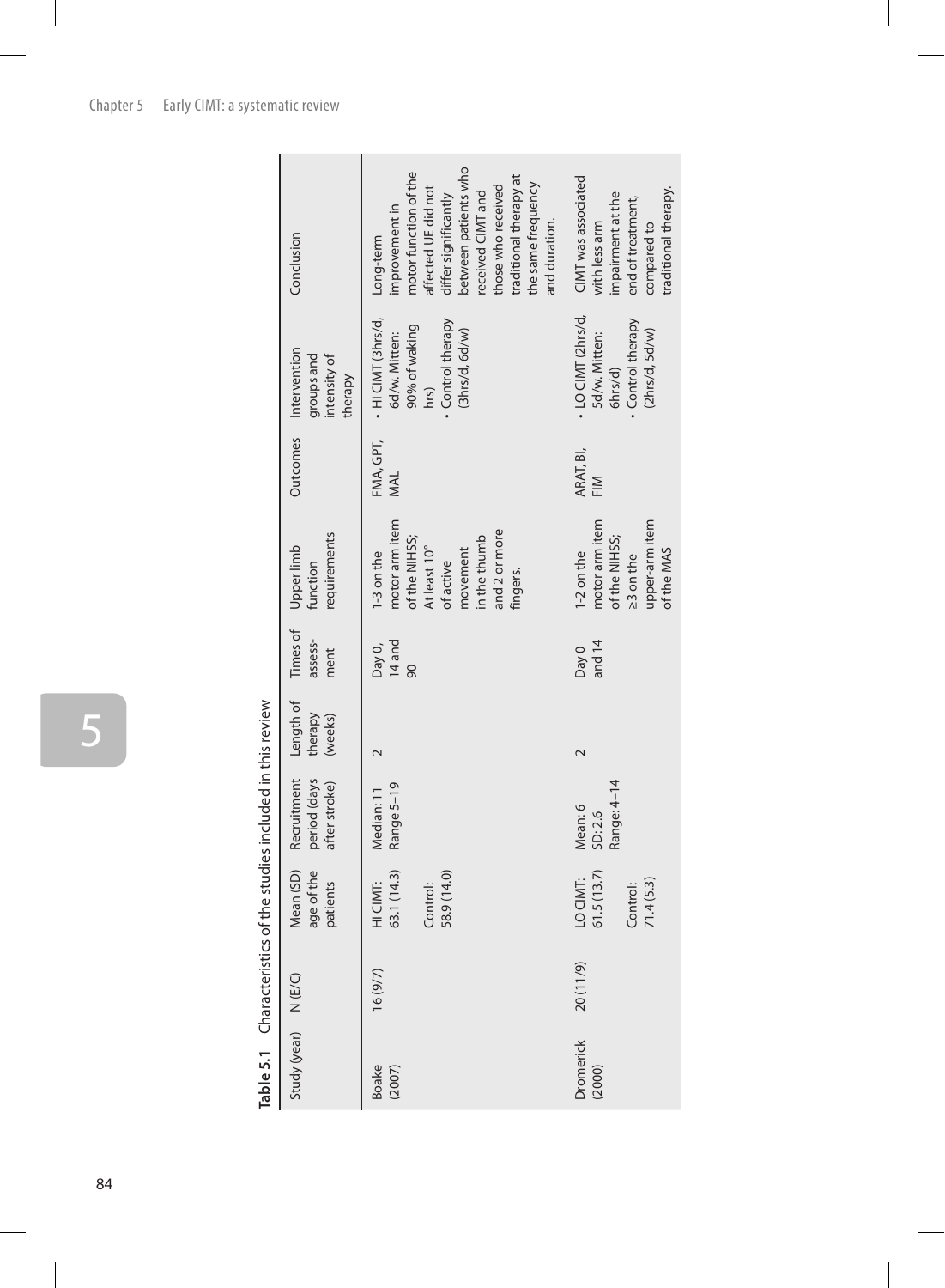| inverse dose-response<br>resulted in less motor<br>superior to an equal<br>as effective but not<br>improvement at 90<br>days, indicating an<br>dose of traditional<br>CIMT was equally<br>therapy. Higher<br>intensity CIMT<br>relationship. | started within the first<br>motor recovery when<br>CIMT may accelerate<br>2 weeks after stroke        | acute cerebrovascular<br>regime for improving<br>CIMT is a promising<br>more affected limb<br>use and function in<br>accident.  | Therapy: LO CIMT, Low Intensity Constraint Induced Movement Therapy: FMA, Fugl Mever motor assessment Arm; GPT, Grooved Pegboard Test; MAL, Motor Activity<br>:/C,experimental/control group; NHSS, National Institutes of Health Stroke Scale; MAS, Motor Assessment Scale; HI CIMT, High Intensity Constraint Induced Movement |
|----------------------------------------------------------------------------------------------------------------------------------------------------------------------------------------------------------------------------------------------|-------------------------------------------------------------------------------------------------------|---------------------------------------------------------------------------------------------------------------------------------|----------------------------------------------------------------------------------------------------------------------------------------------------------------------------------------------------------------------------------------------------------------------------------------------------------------------------------|
| · LO CIMT (2hrs/d,<br>· HI CIMT (3 hrs/d,<br>90% of waking<br>(2hrs/d, 5d/w)<br>5d/w. Mitten:<br>5d/w. Mitten:<br>treatment<br>$6$ hrs/d $)$<br>. Control<br>hours)                                                                          | - HI CIMT (3hrs/d,<br>• Control therapy<br>90% of waking<br>(3hrs/d, 6d/w)<br>6d/w. Mitten:<br>hours) | • Control therapy<br>(Y <sub>2</sub> hrs/d, 3d/w)<br>Mitten: 5hrs/d,<br>hrs/d, 3d/w.<br>$\cdot$ LO CIMT ( $\frac{1}{2}$<br>5d/w |                                                                                                                                                                                                                                                                                                                                  |
| ARAT, FIM,<br>SIS, WBFS,<br>GDS                                                                                                                                                                                                              | GPT, FMA,<br>NNL                                                                                      | ARAT,<br>FMA,<br>MAL                                                                                                            |                                                                                                                                                                                                                                                                                                                                  |
| motor arm item<br>upper-arm item<br>of the NIHSS;<br>of the MAS<br>1-3 on the<br>$23$ on the                                                                                                                                                 | of movement of<br>motor arm item<br>of the NIHSS;<br>At least 10°<br>the fingers<br>1-3 on the        | the fingers and<br>20° at the wrist<br>movement in<br>10° active<br>At least                                                    |                                                                                                                                                                                                                                                                                                                                  |
| 14 and<br>Day 0,<br>90                                                                                                                                                                                                                       | 14 and<br>Day 0,<br>90                                                                                | and 70<br>Day 0                                                                                                                 |                                                                                                                                                                                                                                                                                                                                  |
| $\mathbf 2$                                                                                                                                                                                                                                  | $\sim$                                                                                                | $\overline{10}$                                                                                                                 |                                                                                                                                                                                                                                                                                                                                  |
| Mean: 9.7<br>SD: 4.6                                                                                                                                                                                                                         | Range: 6-12<br>Mean E: 8.5<br>Mean C: 10                                                              | Range: 2-9<br>Mean: 4.4<br>SD: 2.32                                                                                             |                                                                                                                                                                                                                                                                                                                                  |
| 62.8 (12.8)<br>64.5 (15.5)<br>LO CIMT:<br>HI CIMT:<br>64.7 (14.<br>Control:                                                                                                                                                                  | 58.8 (14.5)<br>HI CIMT:<br>Control:<br>64 (7.1)                                                       | 62.2 (10.2)<br>LO CIMT:<br>58.6 (6.3)<br>Control:                                                                               |                                                                                                                                                                                                                                                                                                                                  |
| 52 (35 $'$ /17)                                                                                                                                                                                                                              | 8(4/4)                                                                                                | 10(5/5)                                                                                                                         |                                                                                                                                                                                                                                                                                                                                  |
| Dromerick<br>(2009)                                                                                                                                                                                                                          | Ro<br>(2006)                                                                                          | Page<br>(2005)                                                                                                                  |                                                                                                                                                                                                                                                                                                                                  |

Therapy; LO CIMT, Low Intensity Constraint Induced Movement Therapy; FMA, Fugl Meyer motor assessment Arm; GPT, Grooved Pegboard Test; MAL, Motor Activity Log; ARAT, Action Research Arm Test; BI, Barthel index; FIM, Functional Independence Measure; SIS, Stroke Impact Scale; WBFS, Wong-Baker Faces Scale; GDS, Geriatric Depression-15 Scale.<br>\* N=19 for the HI CIMT group, N=16 for LO CIMT. Total intervention group: N=35. Depression-15 Scale.

\* N=19 for the HI CIMT group, N=16 for LO CIMT. Total intervention group: N=35.

5 5<br>85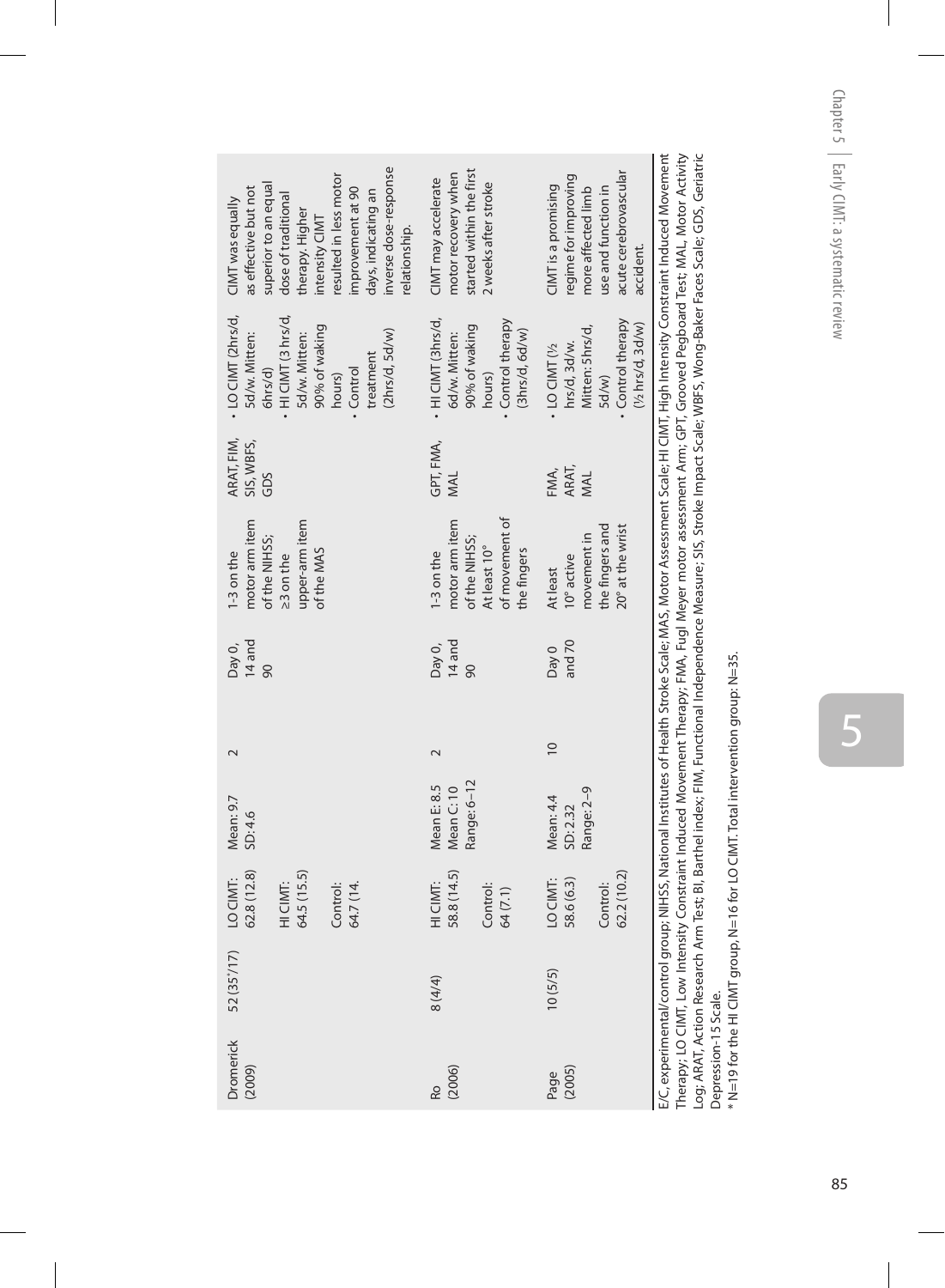|                   |                                                  |                      |                                   | ואי אייני אייני אייני אייני אייני אייני אייני אייני אייני אייני אייני אייני אייני אייני אייני אייני אייני איינ<br>אייני אייני אייני אייני אייני אייני אייני אייני אייני אייני אייני אייני אייני אייני אייני אייני אייני אייני אי |                     |                       |                                |                       |                                   |                                       |                                                           |                                       |
|-------------------|--------------------------------------------------|----------------------|-----------------------------------|----------------------------------------------------------------------------------------------------------------------------------------------------------------------------------------------------------------------------------|---------------------|-----------------------|--------------------------------|-----------------------|-----------------------------------|---------------------------------------|-----------------------------------------------------------|---------------------------------------|
|                   | specified<br>(Yes/No)<br>Eligibility<br>criteria | allocation<br>Random | Concealed<br>allocation<br>نڊ<br> | Comparable<br>at baseline                                                                                                                                                                                                        | Blinded<br>subjects | therapists<br>Blinded | assessors<br>Blinded<br>.<br>Ö | Adequate<br>follow-up | Intention<br>analysis<br>to treat | comparisons<br>Between<br>group<br>ö, | estimates<br>variability<br>and<br>Point<br>$\frac{1}{2}$ | PEDro<br>score<br>$(0 - 10)$<br>total |
| Boake<br>2007     | Yes                                              |                      |                                   |                                                                                                                                                                                                                                  |                     |                       |                                |                       |                                   |                                       |                                                           |                                       |
| Dromerick<br>2000 | Yes                                              |                      |                                   |                                                                                                                                                                                                                                  |                     |                       |                                |                       |                                   |                                       |                                                           |                                       |
| Dromerick<br>2009 | Yes                                              |                      |                                   |                                                                                                                                                                                                                                  |                     |                       |                                |                       |                                   |                                       |                                                           |                                       |
| Grotta<br>2004    | Yes                                              |                      |                                   |                                                                                                                                                                                                                                  |                     |                       |                                |                       |                                   |                                       |                                                           |                                       |
| 2006<br>Ro        | Yes                                              |                      |                                   |                                                                                                                                                                                                                                  |                     |                       |                                |                       |                                   |                                       |                                                           |                                       |

Table 5.2 Methodological quality of the included trials, assessed with the 10-itme PEDro scale **Table 5.2** Methodological quality of the included trials, assessed with the 10-itme PEDro scale

Item 1-10: 1, criterion was satisfied; 0, criterion was not satisfied. Item 1–10: 1, criterion was satisfied; 0, criterion was not satisfied.

Page<br>2005

Yes

 $\infty$ 

 $\overline{a}$ 

 $\overline{\phantom{0}}$ 

 $\overline{\phantom{0}}$ 

 $\overline{\phantom{0}}$ 

 $\overline{\phantom{0}}$ 

 $\circ$ 

 $\circ$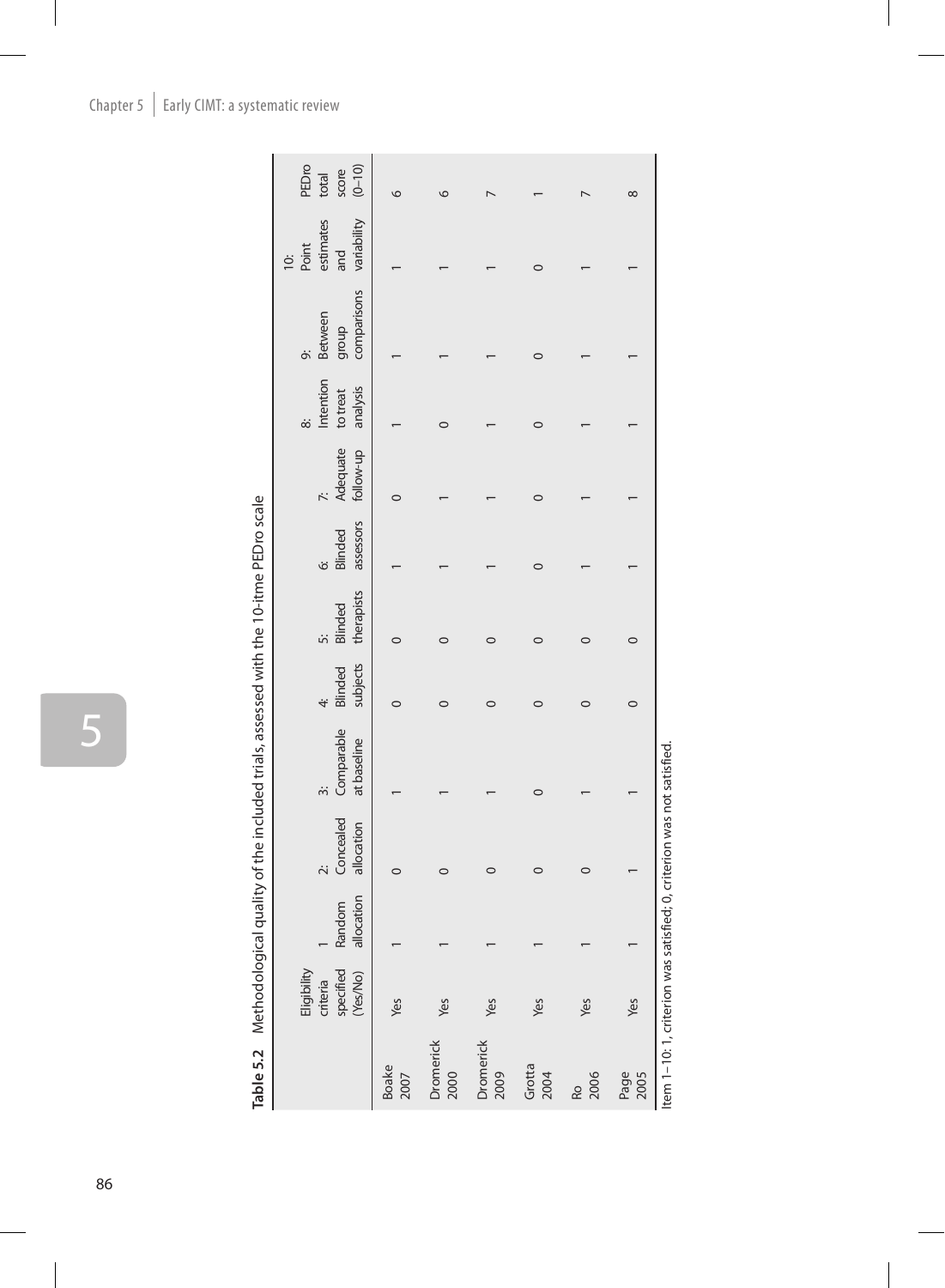#### *Fugl-Meyer motor assessment of the arm*

Figure 5.2a shows a significant heterogeneous MD for the three studies that assessed the FMA<sup>18, 20, 21</sup> (MD [random], 11.00; 95% CI: 2.50–19.49; Z=2.54; P=0.01; I<sup>2</sup>=51%).

The two studies that used HI CIMT yielded a non-significant MD (MD: 9.36; 95% CI: -7.12–25.84). The study that used LO CIMT yielded a significant difference in favor of the experimental group (difference: 13.20; 95% CI: 6.52–19.88).

#### *Action Research Arm Test*

Three studies evaluated the effect of CIMT on the ARAT. $s, 19, 20$  The VECTORS study $s$  included two separate trials, one in which HI CIMT was compared with a lower dose of traditional Upper Extremity (UE) therapy and one in which LO CIMT was compared with dose-matched traditional UE therapy.

Figure 5.2b shows a significant heterogeneous total MD on the ARAT (MD [random], 7.88; 95% CI: 1.09–14.66; Z=2.28; P=0.02; I<sup>2</sup>=64%).

The study that used HI CIMT yielded a non-significant difference in favor of the control group (difference: -2.27; 95% CI: -13.65–9.11). The three studies that used LO CIMT yielded a significant MD in favor of the experimental group (MD: 11.25; 95% CI: 6.49–16.01).

#### *AOU and QOM of the Motor Activity Log*

Figure 5.2c shows that pooling the results of the three studies that assessed the MAL<sup>18, 20, 21</sup> yielded a non-significant heterogeneous MD for the AOU (MD [random], 1.15; 95% CI:  $-0.33-2.62$ ; Z=1.52; P=0.13; I<sup>2</sup>=81%).



**Figure 5.2a** Meta-analysis of CIMT in the acute phase after stroke: Fugl-Meyer motor assessment – Arm.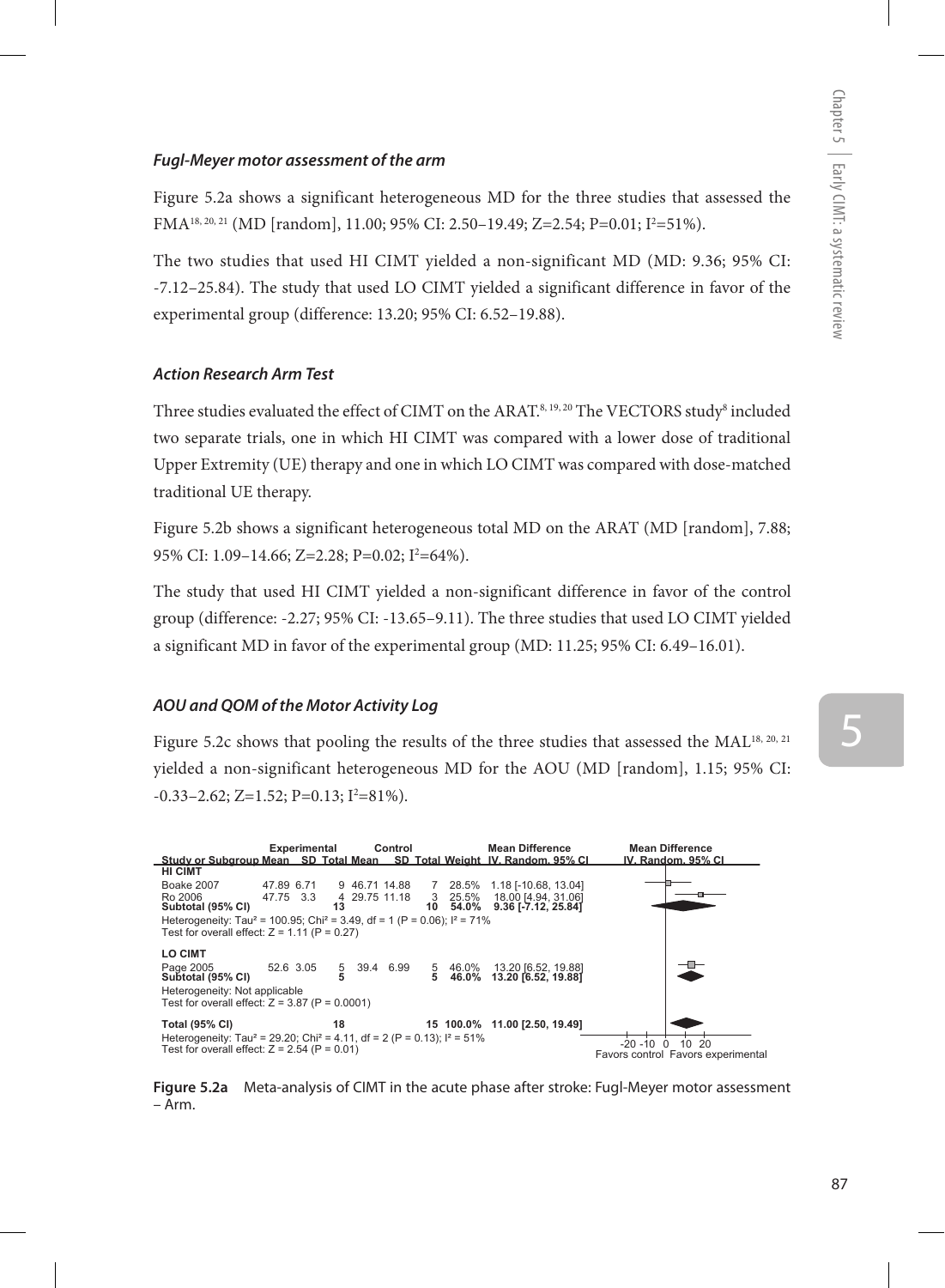#### Chapter 5  $\parallel$  Early CIMT: a systematic review



**Figure 5.2b** Meta-analysis of CIMT in the acute phase after stroke: Action Research Arm Test.



**Figure 5.2c.1** Meta-analysis of CIMT in the acute phase after stroke: Motor Activity Log – Amount of Use.



**Figure 5.2c.2** Meta-analysis of CIMT in the acute phase after stroke: Motor Activity Log – Quality of Movement.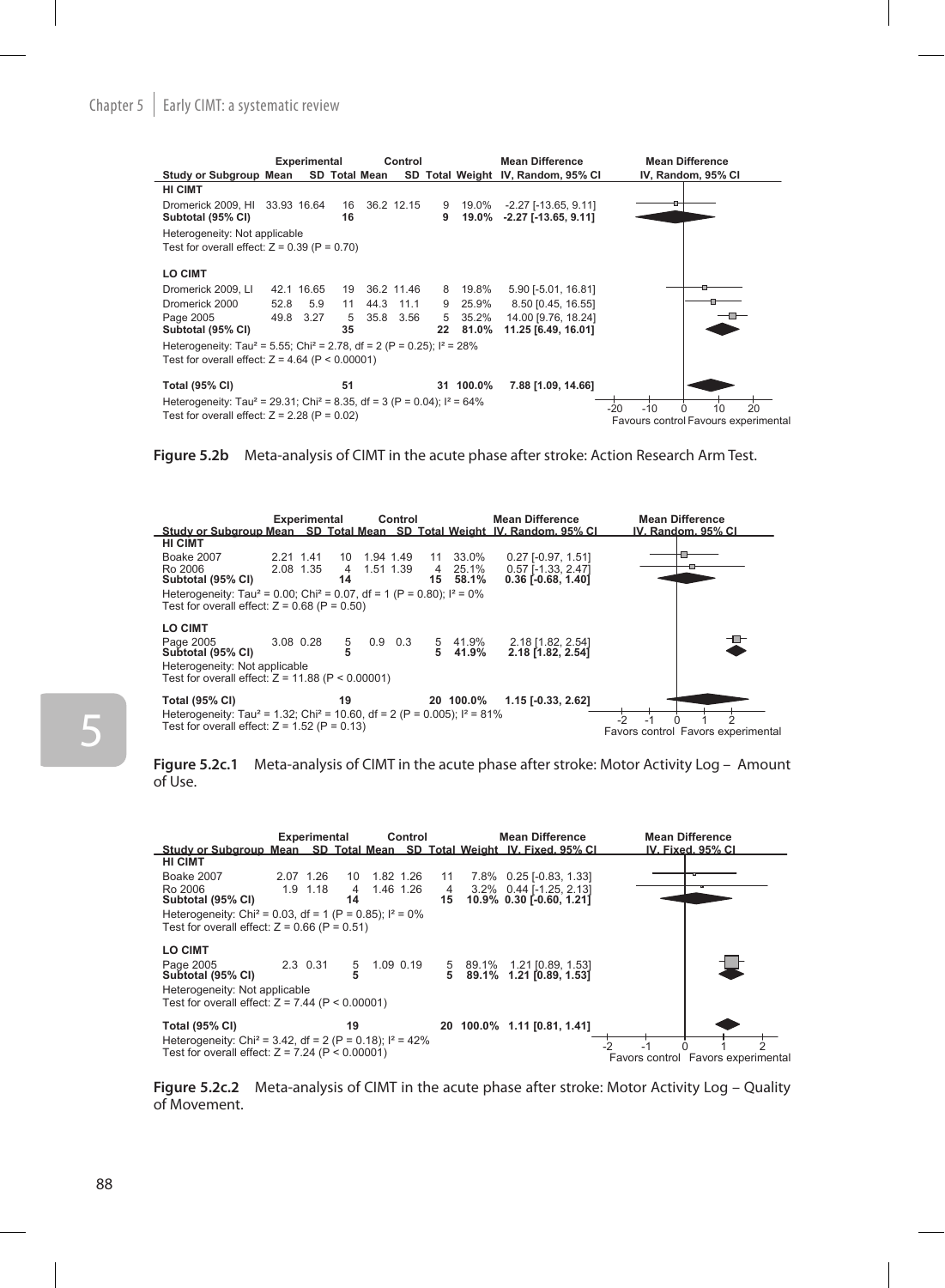

**Figure 5.2d** Meta-analysis of CIMT in the acute phase after stroke: Grooved Pegboard Test.

The two studies that used HI CIMT yielded a non-significant MD (MD: 0.36; 95% CI: -0.68– 1.40). The study that used LO CIMT yielded a significant difference in favor of the experimental group (difference: 2.18; 95% CI: 1.82–2.54)

Figure 5.2c shows a significant homogeneous MD for the QOM (MD [fixed], 1.11; 95% CI  $0.81 - 1.41$ ; Z=7.24; P<0.001; I<sup>2</sup>=42%).

Pooling the two studies assessing QOM with a HI CIMT application resulted in a non-significant MD (MD: 0.30; 95% CI: -0.60–1.21). The study that used LO CIMT yielded a significant difference in favor of the experimental group (difference: 1.21; 95% CI: 0.89–1.53).

#### *Grooved Pegboard Test*

Figure 5.2d shows a significant homogeneous MD for the two studies<sup>18, 21</sup> that evaluated the GPT for dexterity (MD [fixed], 0.05; 95% CI: 0.02–0.09; Z=2.86; P=0.004; I2 =0%). Both studies used HI CIMT.

## **DISCUSSION**

This systematic review, including 5 RCTs with a total of 106 participants, suggests an overall trend towards positive effects of LO and HI CIMT during the acute or subacute phase after stroke. Although MDs were not significant for all outcome measures, all total MDs (HI and LO CIMT combined) were in favor of the experimental group. Subgroup analyses for HI CIMT and LO CIMT resulted in positive and significant MDs for LO CIMT for all outcome measures, in contrast to HI CIMT. In line with the VECTORS study,<sup>8</sup> in which the patients in the HI CIMT group showed even lower gains compared to those in the control group and to the LO CIMT group, the current meta-analysis suggests that LO CIMT may be more beneficial during the acute or subacute phase than HI CIMT. However, the sizes and number of included studies that evaluated the effects of CIMT during the acute or subacute phase were rather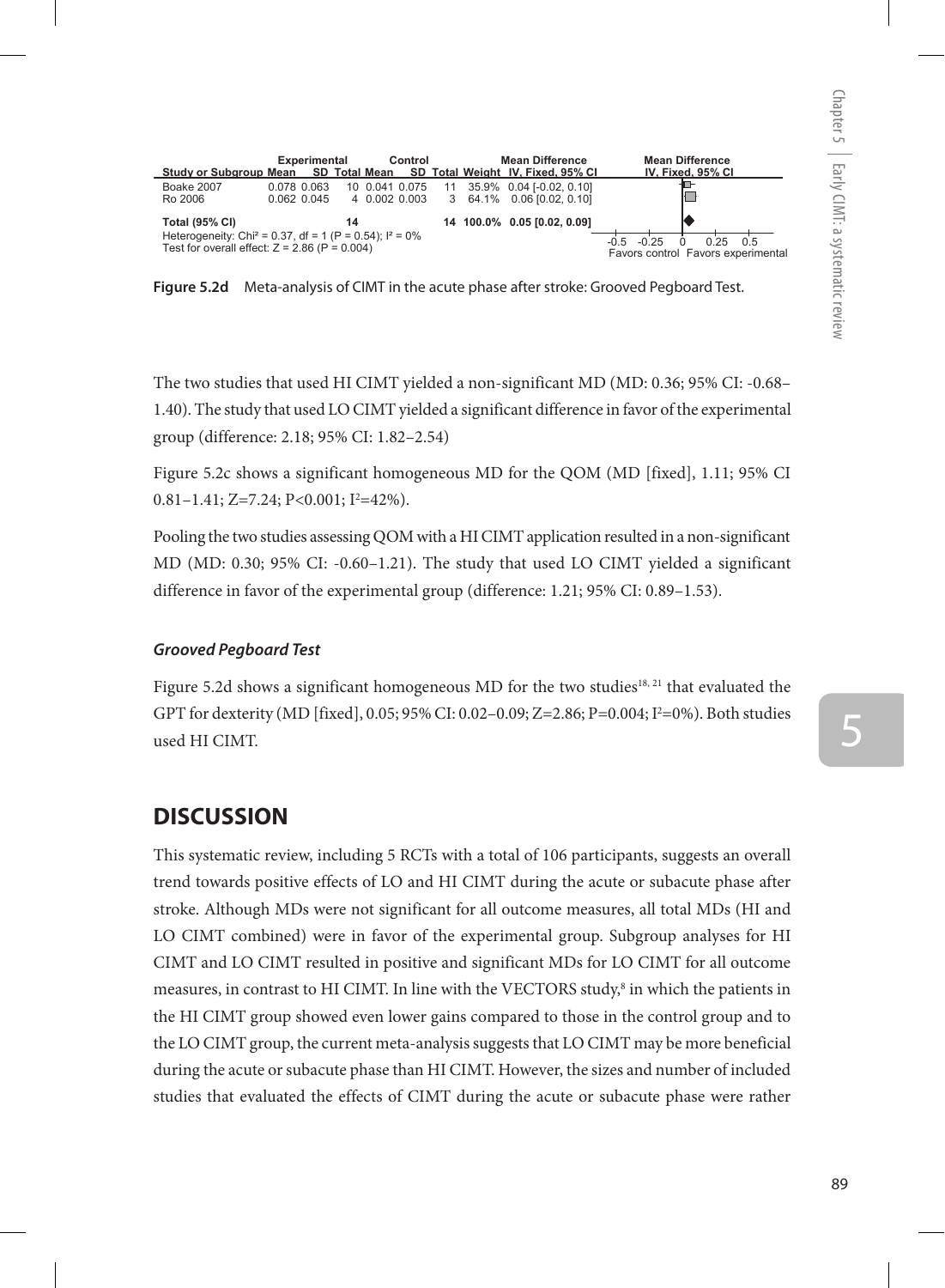small. As a consequence, our drawn conclusions should be interpreted with caution, since the summarized findings can easily be overturned by one small neutral or negative study. In addition, the relatively small number of patients recruited for the included trials illustrates the difficulty of performing studies of this nature.<sup>22</sup> For the VECTORS study, $^8$  for instance more than 35 patients had to be screened for each enrolee  $(3%)$ , while in the study by Ro et al.,<sup>21</sup> 8 (4%) out of the 187 screened patients enrolled in the trial, which also emphasizes the difficulty of generalizing the results.22 However, all participants enrolled in one of the studies completed the entire intervention period and most studies<sup>18-20</sup> emphasized that implementation of the applied form of CIMT, which varied between 1.5 hours and 3 hours of therapy each day, is feasible in acute stroke rehabilitation.

Positive effects of CIMT were found at the activity level (ARAT, MAL, GPT) as well as at the impairment level (FM-arm) of the International Classification of Functioning, Disability and Health (ICF). However, scores at the activity level may also improve as a result of increased use of compensation strategies.<sup>23</sup> Future studies should therefore investigate what exactly patients learn when they improve. On the other hand, although improvement on the FMarm purportedly reflects improvement at the impairment level, the FM-arm score includes 4 subsections: shoulder-arm, wrist, hand and coordination,<sup>24</sup> so it remains unclear what exactly changes when FM-arm scores improve. For instance, evidence for favorable effects of (m)CIMT on hand function is still weak, so more differentiated research is required.

Between the included studies heterogeneity was found. One of the reasons for heterogeneity is the variation in the inclusion criteria concerning upper limb motor function, which differed between studies. Most studies required some proximal and distal voluntary activity,<sup>18, 20, 21</sup> whereas both of the studies by Dromerick only required proximal activity.<sup>8, 19</sup> Since the presence of finger extension may reflect the intactness of some fibers of the corticospinal tract system in the affected hemisphere, finger extension is an important prognostic determinant for upper limb outcome.25 Therefore, such differences in inclusion criteria might also have a substantial influence on the overall intervention effects. Since the functional outcome of the upper limb is mainly determined by the skills of the hand and not by the transport function of the arm itself,<sup>26, 27</sup> the presence of some distal hand function in terms of visible control of some finger (and/or thumb) extension at onset may be conditional for a positive effect of CIMT. Another reason for heterogeneity might be the variation in the duration of therapy and constraining. For instance, the study by Page et al.<sup>20</sup> differed substantially from the others in terms of the length of therapy (i.e. 10 vs 2 weeks). Additionally, the original CIMT protocol consists of three main elements: (1) repetitive, task oriented training, (2) constraining use of the more affected upper limb and (3) a transfer package of adherence-enhancing behavioural methods to transfer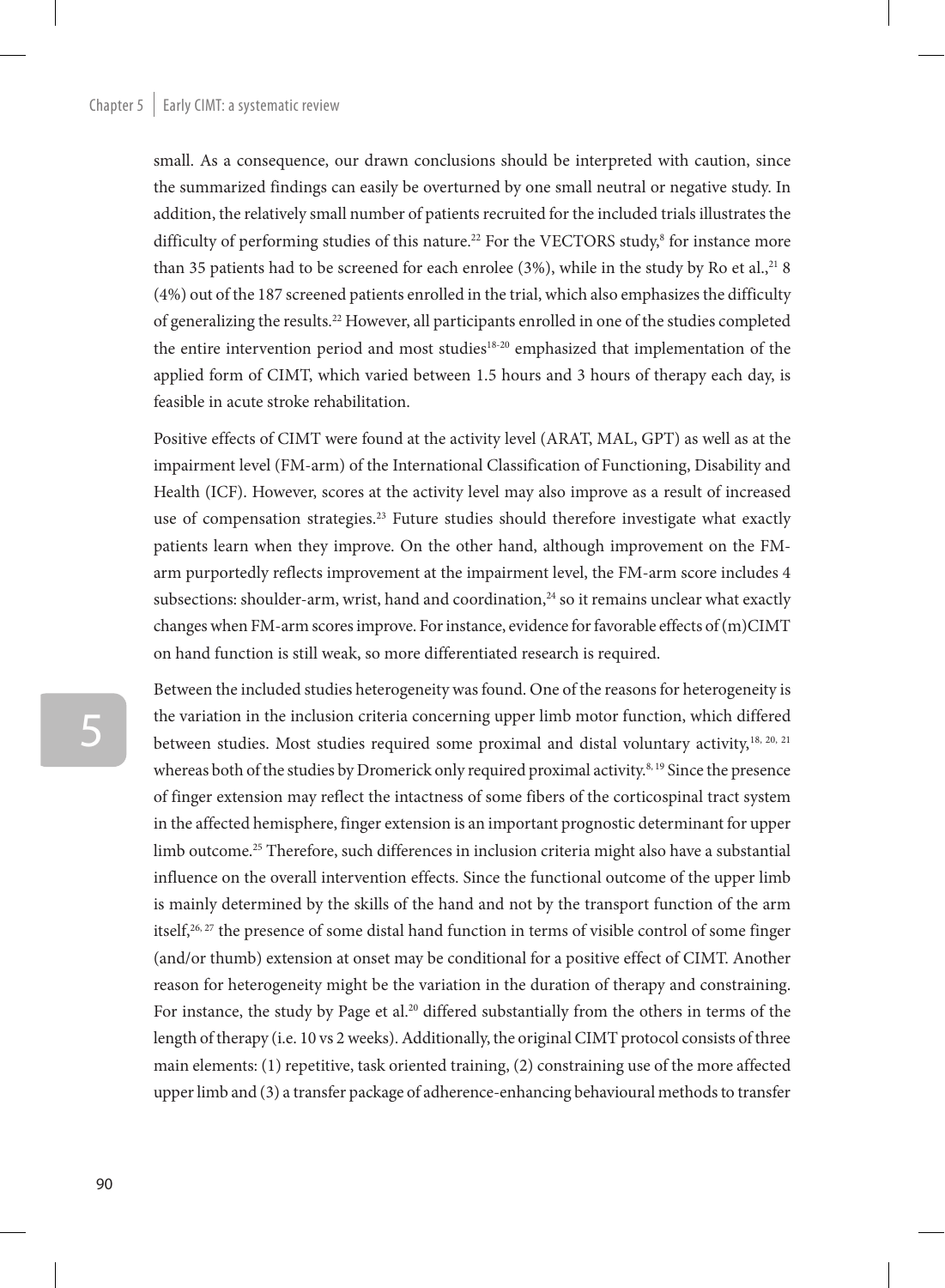gains made in the laboratory or clinical setting to the patient's real-world environment.<sup>28</sup> The first two elements are well described in all articles, but it is unclear how the studies have applied the transfer package. Finally, although all studies recruited patients within 2 weeks after stroke onset, the time since stroke onset varied between studies, from a mean of 4.4 days in the study by Page et al.<sup>20</sup> to a median of 11 days in the study by Boake et al.<sup>18</sup> Since recovery mechanisms such as resolution of diaschisis and restitution of non-infarcted penumbral areas may play an important role in spontaneous neurological recovery during the first days post stroke, $29$  small differences in the timing of the start of the study may not only have affected the rate of recruitment but also the probability of the sample to regain dexterity after stroke.<sup>25</sup> The observed heterogeneity between the studies are probably not due to the methodological quality of the studies, since PEDro scores were more or less comparable. However, because of the heterogeneity and the variety in patient populations, caution is required when comparing studies and combining results.

The suggestion that a lower dose of CIMT may be more beneficial than a potentially harmful higher dose during the acute phase after stroke, is largely based on the results of the VECTORS study.<sup>8</sup> These finding are, however, supported by several animal studies<sup>9, 10, 30, 31</sup> which have found that intensive practice of the affected limb in rats is detrimental if it occurs too soon after the infarction, when cells in the penumbral tissue are presumably still vulnerable.<sup>32</sup> For example, Kozlowski et al.<sup>10</sup> found a disrupted recovery of function after immobilization of the nonimpaired forelimb during the first 15 days.<sup>22</sup> Additionally, Shallert et al.<sup>31</sup> showed that when rats with unilateral lesions of the forelimb area in the motor cortex were forced to use the affected limb for the first 7 days post injury, the injury size increased in terms of a significantly greater loss of brain tissue compared with rats that were forced to use the affected limb from days 8 to 15. These results suggest that the region surrounding an infarct is vulnerable "to behavioural pressure" in the early days to weeks post stroke. Additionally, Bland et al.<sup>33</sup> suggested that the effects of forced use of the affected arm during the first 10 days may differ depending on cortical or subcortical involvement. They found that overuse of the affected limb in rats with a distal middle cerebral artery occlusion, resulting in an exclusively cortical infarction, worsened the outcome. In contrast, in rats with a proximal middle cerebral artery occlusion, damaging striatal neurons, not overuse but disuse of the affected limb during the first 10 days worsened the outcome, whereas overuse of the affected limb had no effect. These results suggest that neurons in the cortex may respond differently to early demands than neurons in the striatum.33 It remains speculative which mechanisms are responsible for these differences.<sup>33</sup> On the other hand, Murphy and Corbett<sup>11</sup> emphasized in their review that several animal studies indicate that a critical period of heightened neuroplasticity may exist after stroke. Many of the genes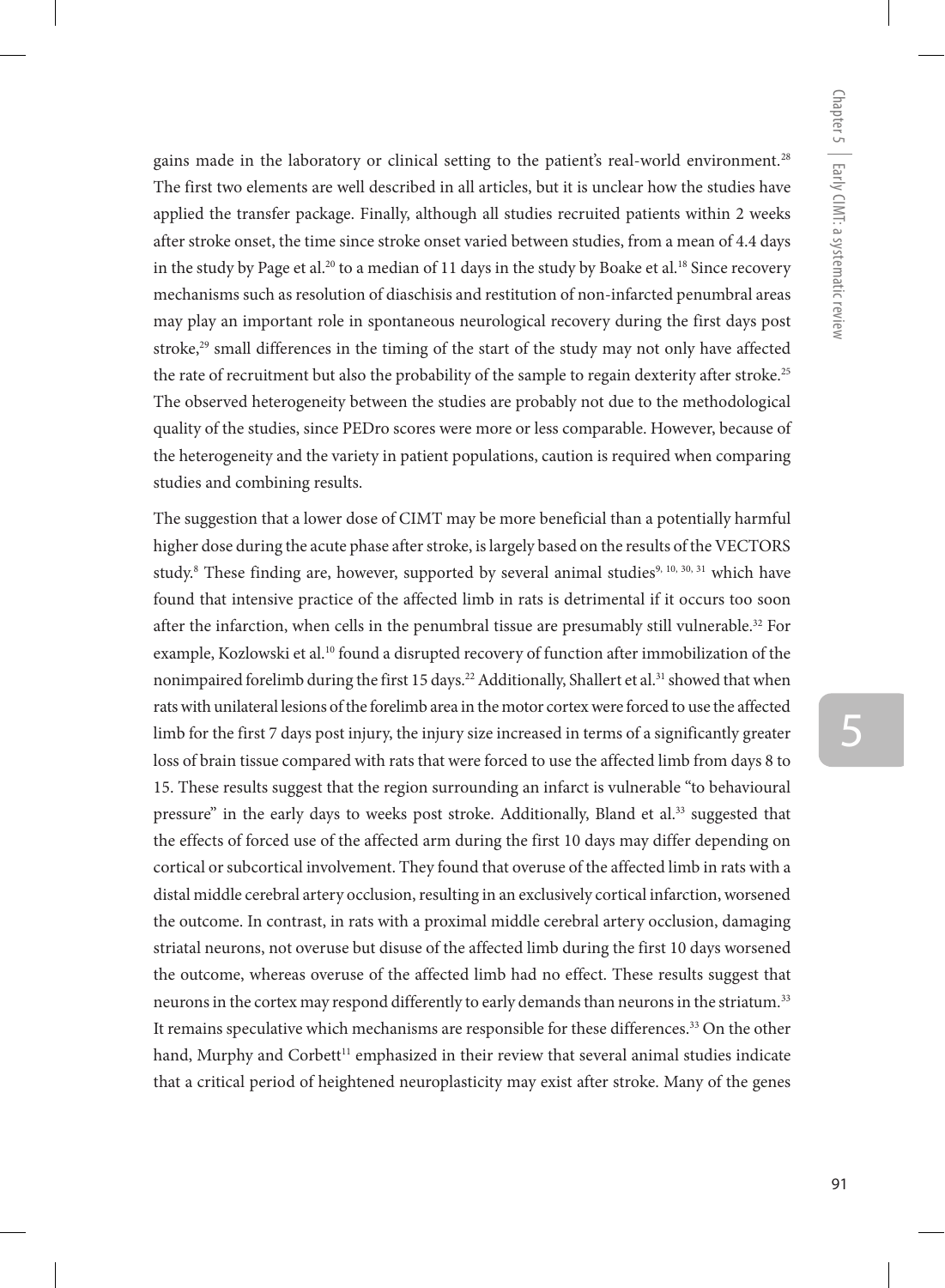and proteins that are important for neuronal growth, synaptogenesis and the proliferation of dendritic spines are expressed at their highest levels during the first days to weeks after stroke.<sup>11</sup> A better understanding of the mechanisms responsible for upper limb recovery, as well as the optimal time windows in which these mechanisms function is a prerequisite to improve our knowledge about intervention effects on upper limb recovery and the optimal timing for intervention during the acute or subacute phase after stroke.<sup>34</sup> Therefore, future RCTs on  $(m)$ CIMT should not only investigate clinical effects but should also simultaneously explore the time-dependent macroscopic changes observed by using non-invasive techniques such as Transcranial Magnetic Stimulation (TMS) and functional Magnetic Resonance Imaging (fMRI) as a reflection of neuroplasticity.35

The present systematic review has some limitations. First, the number of studies was small, preventing a thorough sensitivity analysis to investigate the impact of (m)CIMT dosage on functional outcome. For now, we were only able to explore the differential effects by making a distinction between HI CIMT and LO CIMT, using forest plots. Second, we cannot rule out publication bias. In particular, small RCTs with negative, non-significant or inconclusive results are less likely to be submitted or accepted for publication in the literature.

In summary, the current review suggests that LO CIMT may be more beneficial during the acute or subacute phase than HI CIMT. However, because of the relatively small number of heterogeneous studies caution is required in the interpretation of the results. More research is needed, focusing on the mechanisms responsible for upper limb recovery and the optimal time windows for intervention. Currently, a single-blinded, randomized multicentre trial is being conducted in The Netherlands. $34$  One of the main aims of this multicenter trial, under the acronym "EXPLICIT-stroke" (EXplaining PLastICITy after stroke) is to determine the effectiveness of a form of early applied mCIMT on stroke recovery mechanisms i.e. neuroplasticity, compensatory movements and upper limb neuromechanics.

## **Acknowledgements**

The authors would like to thank Hans Ket for his cooperation in the literature search. This study was funded by the 'Wetenschappelijk College Fysiotherapie' (WCF: number 450239) of the Royal Dutch Society for Physical Therapy (KNGF), The Netherlands and co-financed by the EXPLICIT-stroke programme (www.explicit-stroke.nl) of ZonMw (grant number 89000001).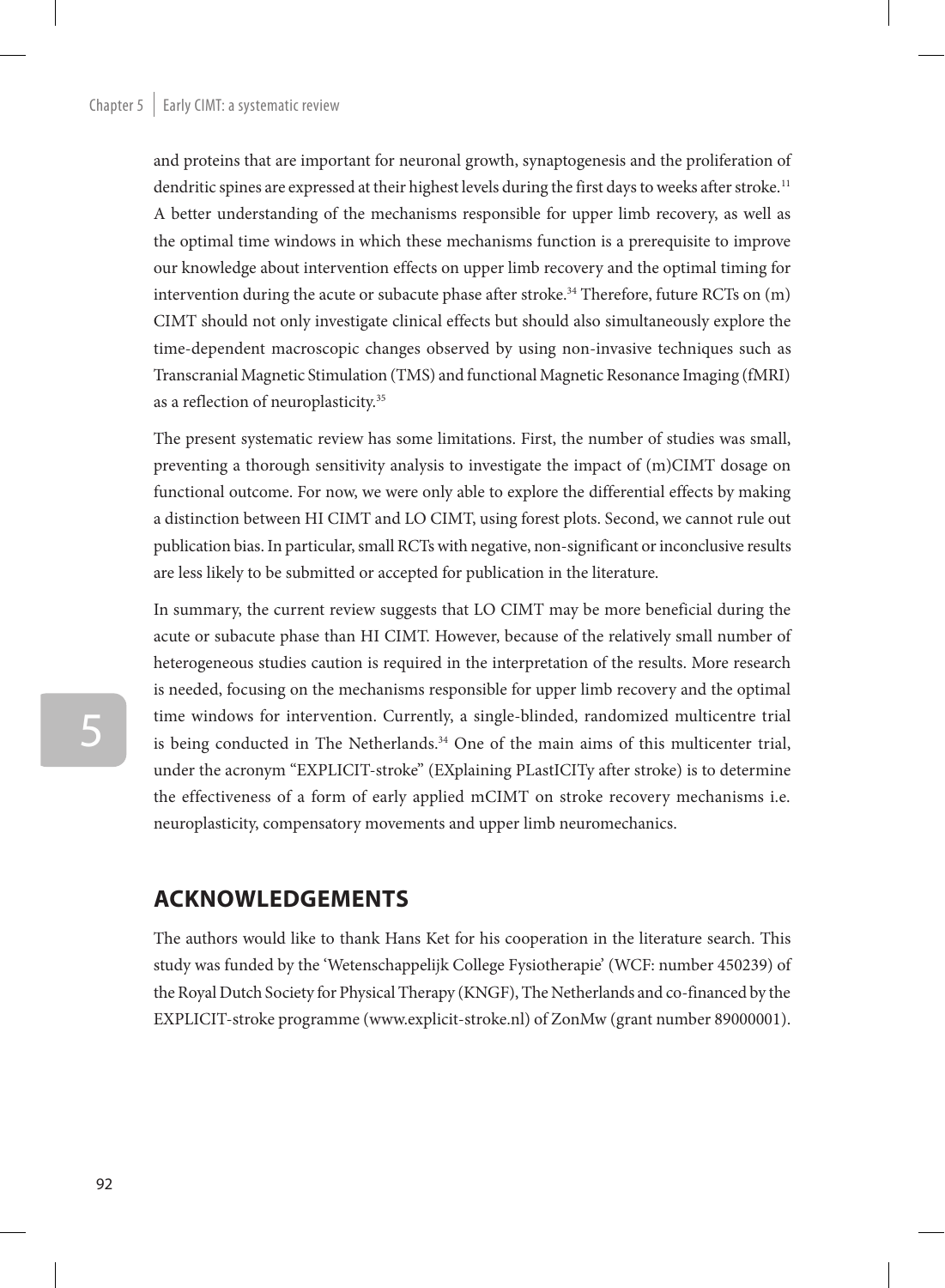## **REFERENCES**

- (1) Dobkin BH. Clinical practice. Rehabilitation after stroke. *N Engl J Med* 2005 April 21;352(16):1677- 84.
- (2) Ng YS, Stein J, Ning M, Black-Schaffer RM. Comparison of clinical characteristics and functional outcomes of ischemic stroke in different vascular territories. *Stroke* 2007 August;38(8):2309-14.
- (3) Jorgensen HS, Nakayama H, Raaschou HO, Vive-Larsen J, Stoier M, Olsen TS. Outcome and time course of recovery in stroke. Part II: Time course of recovery. The Copenhagen Stroke Study. *Arch Phys Med Rehabil* 1995 May;76(5):406-12.
- (4) Nakayama H, Jorgensen HS, Raaschou HO, Olsen TS. Recovery of upper extremity function in stroke patients: the Copenhagen Stroke Study. *Arch Phys Med Rehabil* 1994 April;75(4):394-8.
- (5) Wolf SL, Winstein CJ, Miller JP, Taub E, Uswatte G, Morris D, Giuliani C, Light KE, Nichols-Larsen D. Effect of constraint-induced movement therapy on upper extremity function 3 to 9 months after stroke: the EXCITE randomized clinical trial. *JAMA* 2006 November 1;296(17):2095-104.
- (6) Sirtori V, Corbetta D, Moja L, Gatti R. Constraint-induced movement therapy for upper extremities in stroke patients. *Cochrane Database Syst Rev* 2009;(4):CD004433.
- (7) Bland ST, Schallert T, Strong R, Aronowski J, Grotta JC, Feeney DM. Early exclusive use of the affected forelimb after moderate transient focal ischemia in rats : functional and anatomic outcome. *Stroke* 2000 May;31(5):1144-52.
- (8) Dromerick AW, Lang CE, Birkenmeier RL, Wagner JM, Miller JP, Videen TO, Powers WJ, Wolf SL, Edwards DF. Very Early Constraint-Induced Movement during Stroke Rehabilitation (VECTORS): A single-center RCT. *Neurology* 2009 July 21;73(3):195-201.
- (9) Humm JL, Kozlowski DA, James DC, Gotts JE, Schallert T. Use-dependent exacerbation of brain damage occurs during an early post-lesion vulnerable period. *Brain Res* 1998 February 9;783(2):286- 92.
- (10) Kozlowski DA, James DC, Schallert T. Use-dependent exaggeration of neuronal injury after unilateral sensorimotor cortex lesions. *J Neurosci* 1996 August 1;16(15):4776-86.
- (11) Murphy TH, Corbett D. Plasticity during stroke recovery: from synapse to behaviour. *Nat Rev Neurosci* 2009 December;10(12):861-72.
- (12) Kwakkel G, Kollen B, Twisk J. Impact of time on improvement of outcome after stroke. *Stroke* 2006 September;37(9):2348-53.
- (13) Stroke--1989. Recommendations on stroke prevention, diagnosis, and therapy. Report of the WHO Task Force on Stroke and other Cerebrovascular Disorders. *Stroke* 1989 October;20(10):1407-31.
- (14) Maher CG, Sherrington C, Herbert RD, Moseley AM, Elkins M. Reliability of the PEDro scale for rating quality of randomized controlled trials. *Phys Ther* 2003 August;83(8):713-21.
- (15) Van Peppen RP, Kwakkel G, Wood-Dauphinee S, Hendriks HJ, Van der Wees PJ, Dekker J. The impact of physical therapy on functional outcomes after stroke: what's the evidence? *Clin Rehabil*  2004 December;18(8):833-62.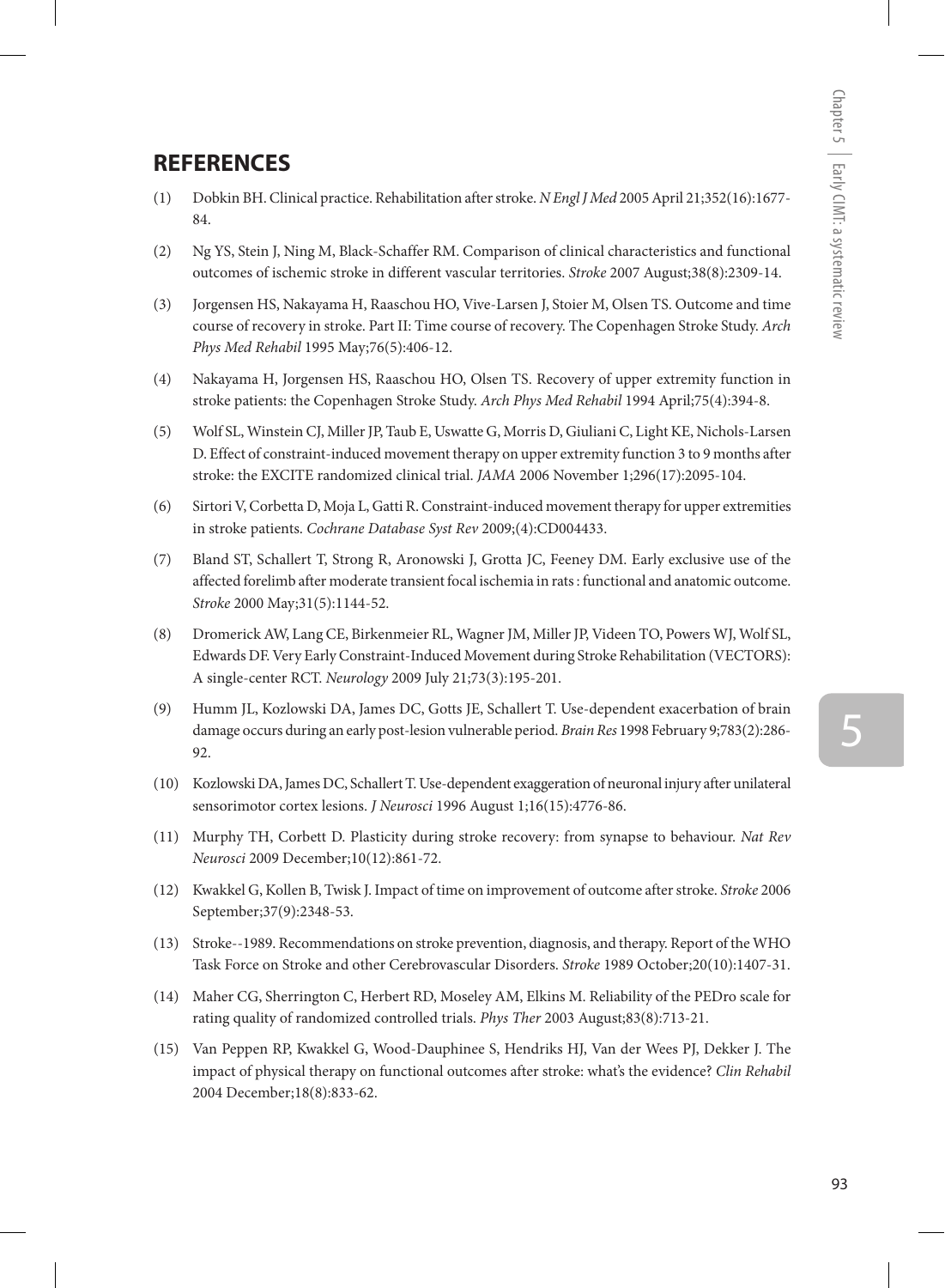- (16) Higgins JPT, Green S. Cochrane Handbook for Systematic Reviews of Interventions Version 5.0.2 [Updated September 2009]. The Cochrane Collaboration, 2008. Available from www.cochranehandbook.org; 2010.
- (17) Grotta JC, Noser EA, Ro T, Boake C, Levin H, Aronowski J, Schallert T. Constraint-induced movement therapy. *Stroke* 2004 November;35(11 Suppl 1):2699-701.
- (18) Boake C, Noser EA, Ro T, Baraniuk S, Gaber M, Johnson R, Salmeron ET, Tran TM, Lai JM, Taub E, Moye LA, Grotta JC, Levin HS. Constraint-induced movement therapy during early stroke rehabilitation. *Neurorehabil Neural Repair* 2007 January;21(1):14-24.
- (19) Dromerick AW, Edwards DF, Hahn M. Does the application of constraint-induced movement therapy during acute rehabilitation reduce arm impairment after ischemic stroke? *Stroke* 2000 December;31(12):2984-8.
- (20) Page SJ, Levine P, Leonard AC. Modified constraint-induced therapy in acute stroke: a randomized controlled pilot study. *Neurorehabil Neural Repair* 2005 March;19(1):27-32.
- (21) Ro T, Noser E, Boake C, Johnson R, Gaber M, Speroni A, Bernstein M, De JA, Scott BW, Zhang L, Taub E, Grotta JC, Levin HS. Functional reorganization and recovery after constraint-induced movement therapy in subacute stroke: case reports. *Neurocase* 2006 February;12(1):50-60.
- (22) Cramer SC. The VECTORS study: When too much of a good thing is harmful. *Neurology* 2009 July 21;73(3):170-1.
- (23) Levin MF, Kleim JA, Wolf SL. What do motor "recovery" and "compensation" mean in patients following stroke? *Neurorehabil Neural Repair* 2009 May;23(4):313-9.
- (24) Crow JL, Harmeling-van der Wel BC. Hierarchical properties of the motor function sections of the Fugl-Meyer assessment scale for people after stroke: a retrospective study. *Phys Ther* 2008 December;88(12):1554-67.
- (25) Nijland RH, van Wegen EE, Harmeling-van der Wel BC, Kwakkel G. Presence of Finger Extension and Shoulder Abduction Within 72 Hours After Stroke Predicts Functional Recovery. Early Prediction of Functional Outcome After Stroke: The EPOS Cohort Study. *Stroke* 2010 February 18.
- (26) Jeannerod M. Visuomotor channels: Their integration in goal-directed prehension. *Human Movement Science* 1999 June;18 (2-3):201-18.
- (27) Kwakkel G, Kollen B. Predicting improvement in the upper paretic limb after stroke: a longitudinal prospective study. *Restor Neurol Neurosci* 2007;25(5-6):453-60.
- (28) Morris DM, Taub E, Mark VW. Constraint-induced movement therapy: characterizing the intervention protocol. *Eura Medicophys* 2006 September;42(3):257-68.
- (29) Kwakkel G, Kollen B, Lindeman E. Understanding the pattern of functional recovery after stroke: facts and theories. *Restor Neurol Neurosci* 2004;22(3-5):281-99.
- (30) Risedal A, Zeng J, Johansson BB. Early training may exacerbate brain damage after focal brain ischemia in the rat. *J Cereb Blood Flow Metab* 1999 September;19(9):997-1003.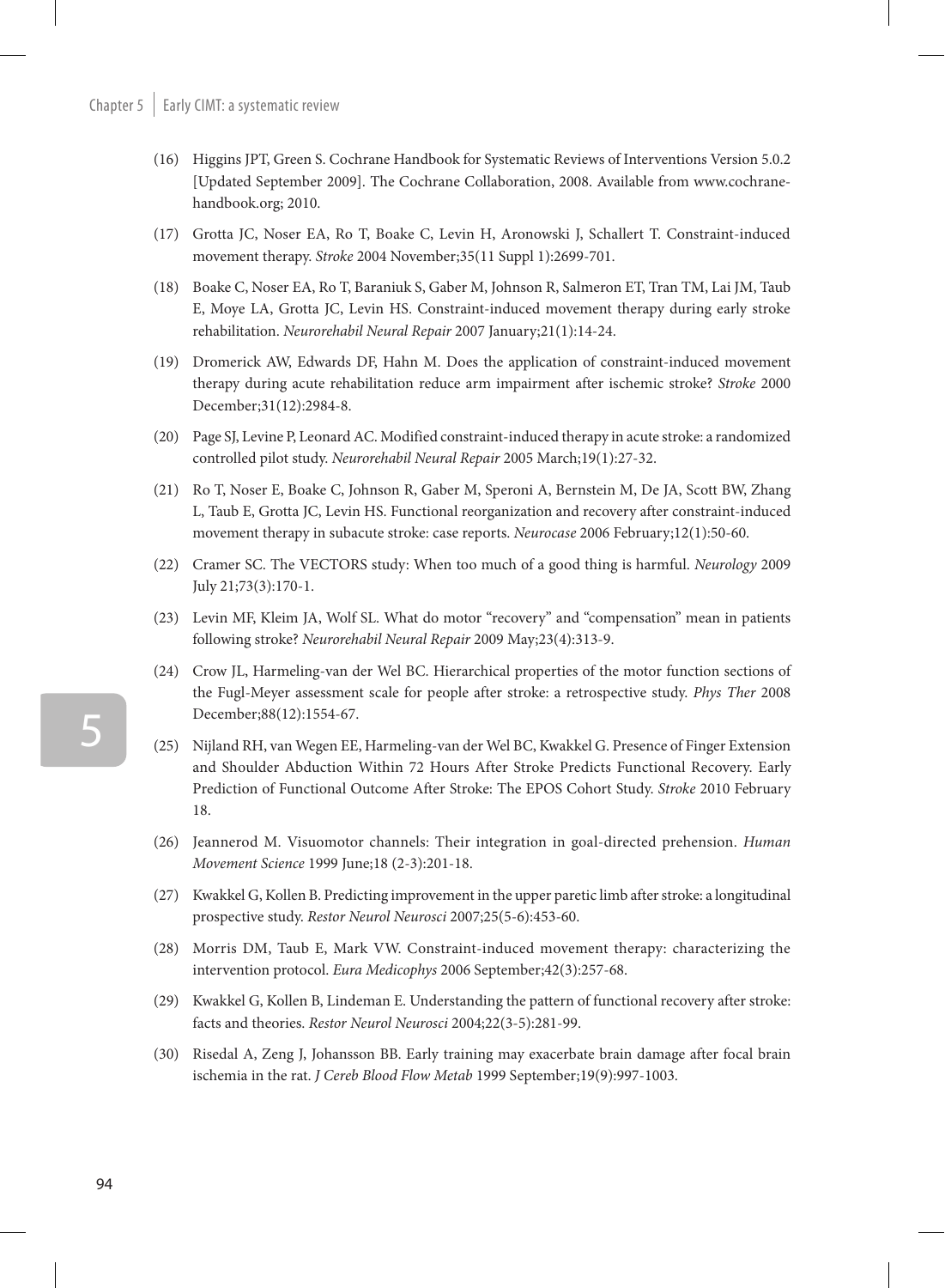- (31) Schallert T, Kozlowski DA, Humm JL, Cocke RR. Use-dependent structural events in recovery of function. *Adv Neurol* 1997;73:229-38.
- (32) Turton A, Pomeroy V. When should upper limb function be trained after stroke? Evidence for and against early intervention. *NeuroRehabilitation* 2002;17(3):215-24.
- (33) Bland ST, Pillai RN, Aronowski J, Grotta JC, Schallert T. Early overuse and disuse of the affected forelimb after moderately severe intraluminal suture occlusion of the middle cerebral artery in rats. *Behav Brain Res* 2001 November 29;126(1-2):33-41.
- (34) Kwakkel G, Meskers CG, van Wegen EE, Lankhorst GJ, Geurts AC, van Kuijk AA, Lindeman E, Visser-Meily A, de VE, Arendzen JH. Impact of early applied upper limb stimulation: the EXPLICITstroke programme design. *BMC Neurol* 2008;8:49.
- (35) Buma FE, Lindeman E, Ramsey NF, Kwakkel G. Functional neuroimaging studies of early upper limb recovery after stroke: a systematic review of the literature. *Neurorehabil Neural Repair* 2010 September;24(7):589-608.